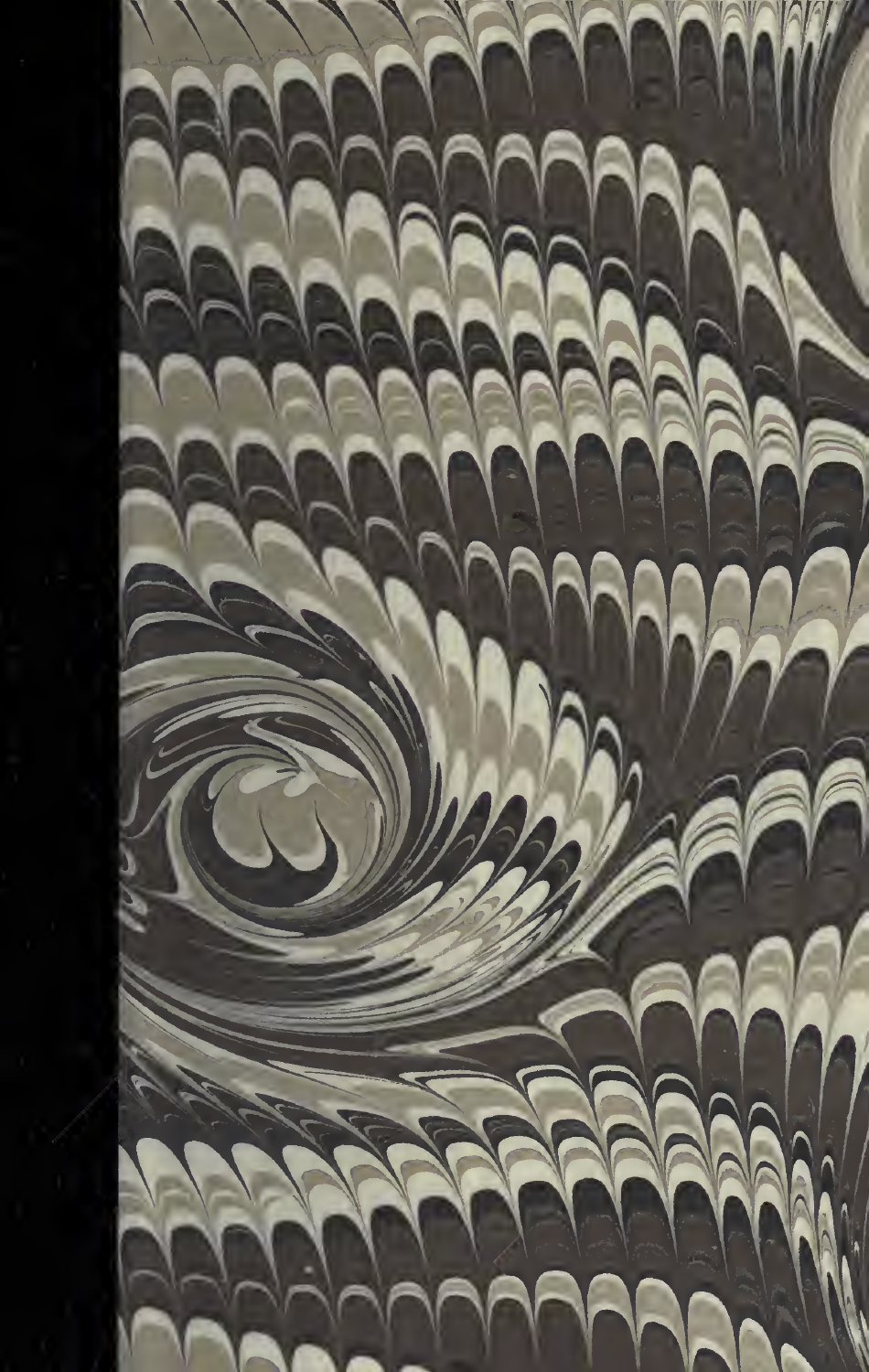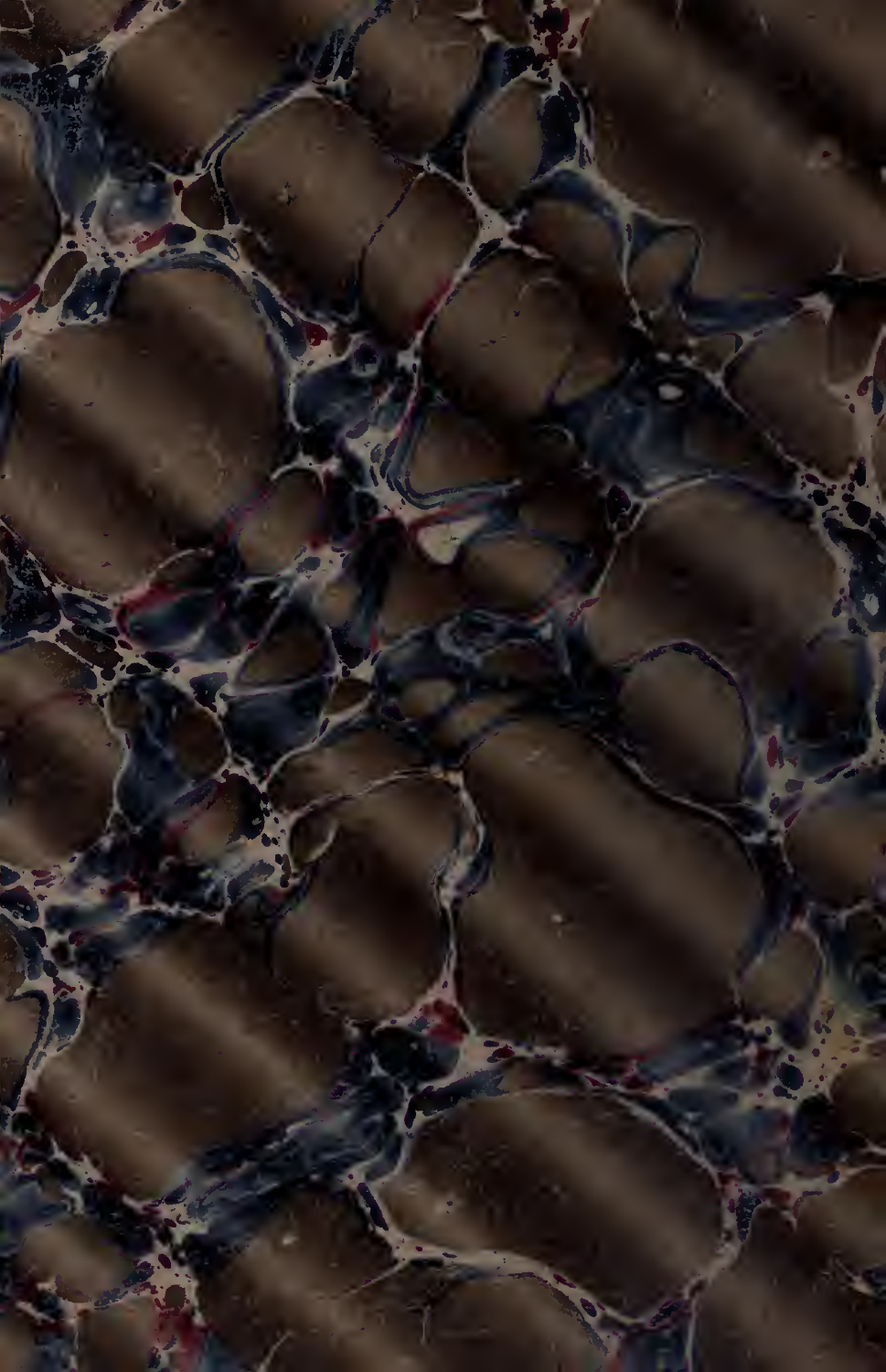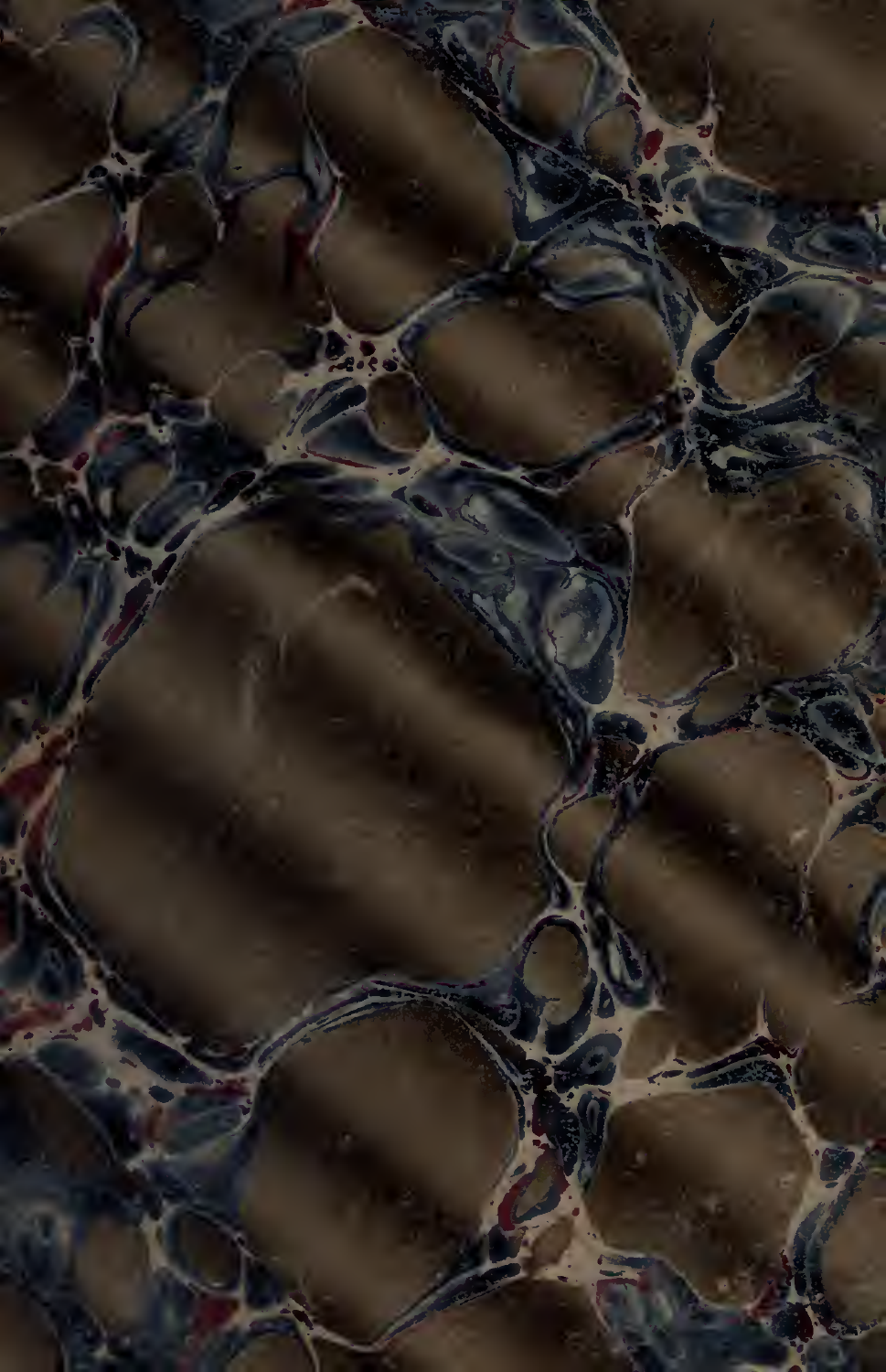#### **TIDUVUI** BROCK UNIVERSITY

## 249697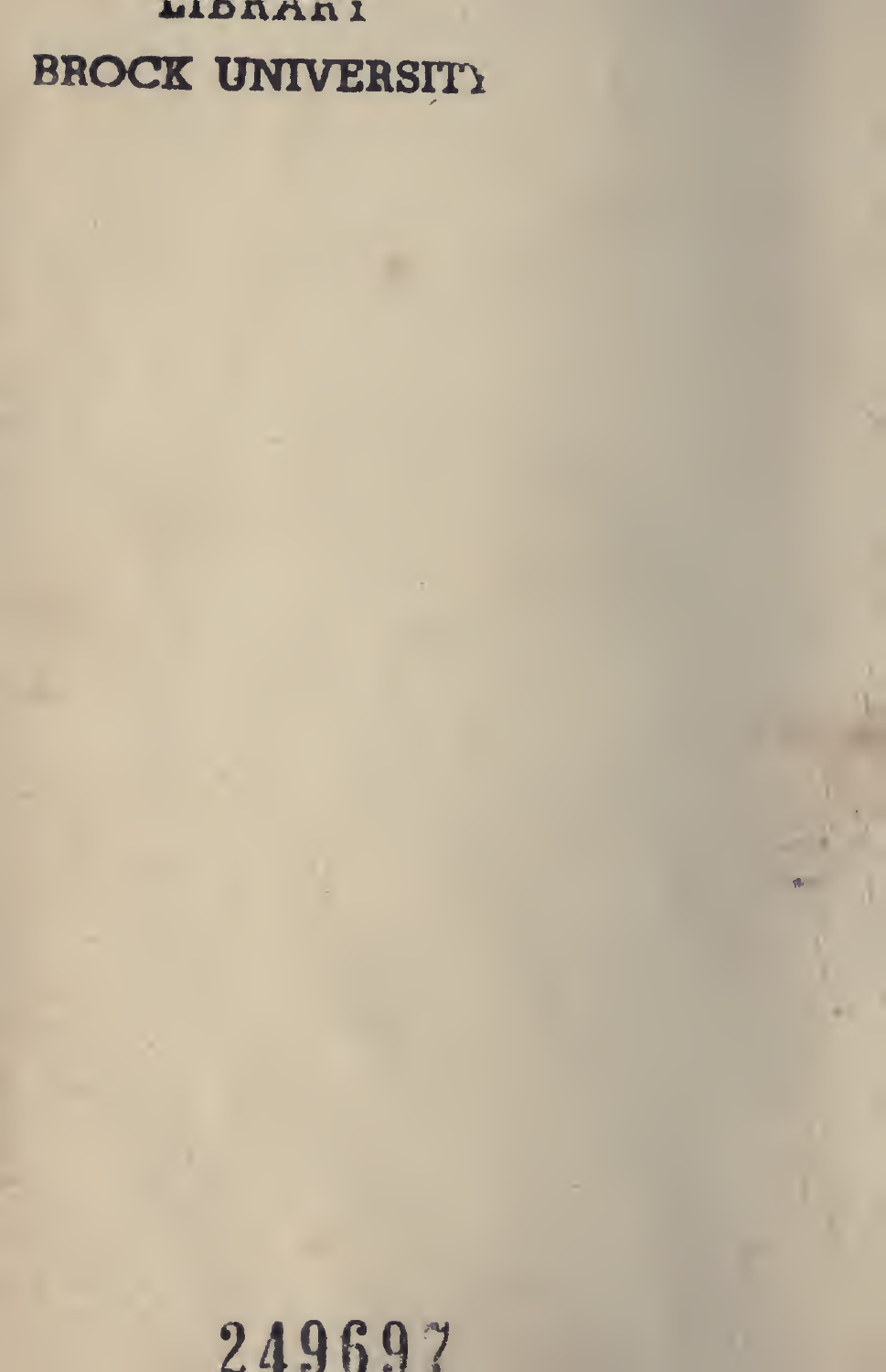# BATTLES OF CHIPPAWA AND LUNDY'S LANE. BY CHARLES ANDERSON, GUIDE TO THE BATTLE GROUND.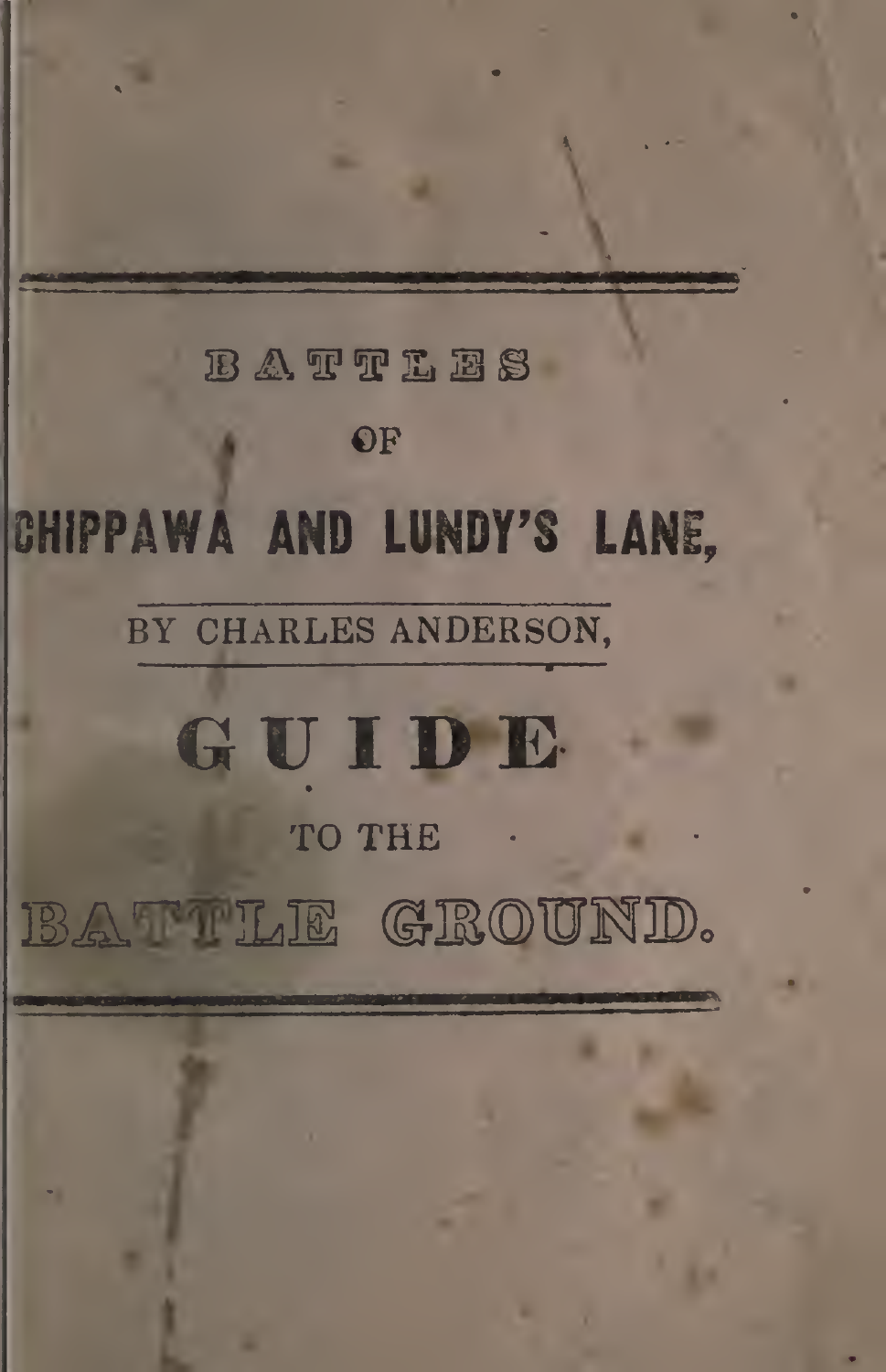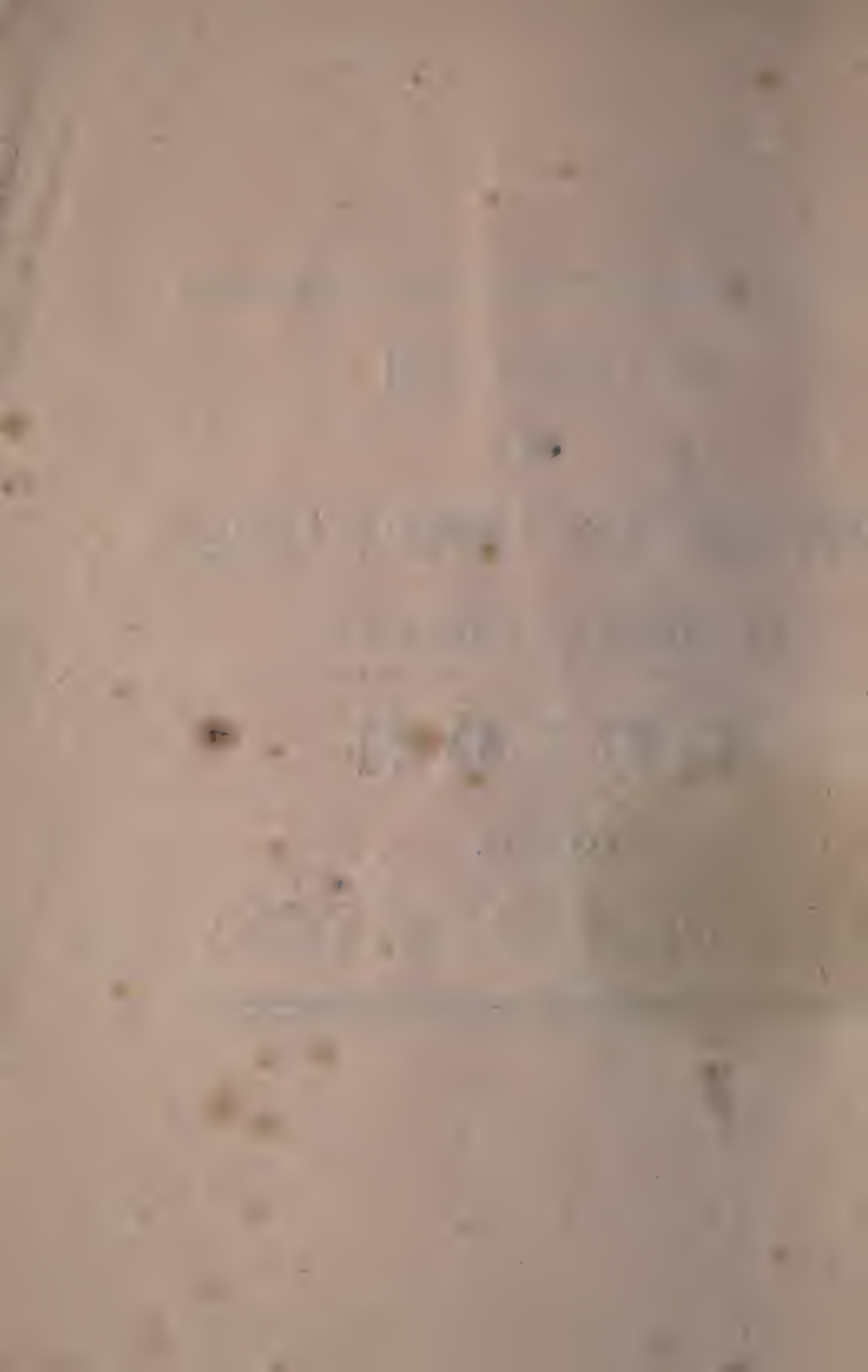**ENDARTIAL ACCO SWED NI 15** OF THE

A CIPROSTS FOUGHLY AT CHIPPAWA & LUNDY'S LANE DURING THE LAST WAR WITH THE UNITED STATES. BY CHARLES ANDERSON. LATE LIEUTENANT IN THE Niagara Royal Provincial Artillery Drivers. WHO FOUGHT IN BOTH ACTIONS.

**SECOND EDITION.** 

NIAGARA: PRINTED BY JOHN SIMPSON.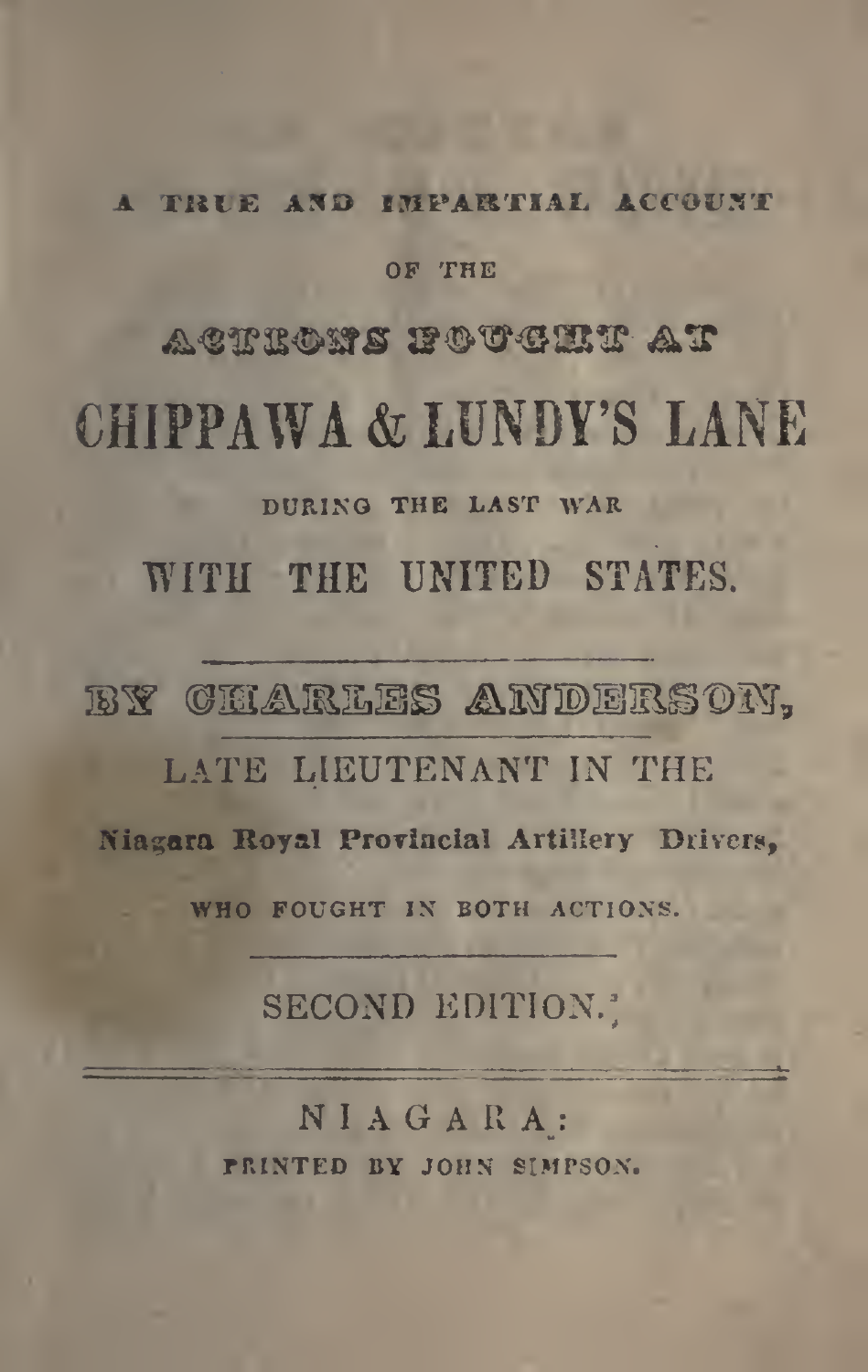## SATT£BS or CHIPPAWA & LUNDY'S LANE

Generals Brown and Scott, commanding ihe American army, crossed Niagara river on the 3d July, 1814, wiili about six thousand Regular troops. General Porter's Volunteers and some Indians crossed without opposition on the same day. The whole marched down to Street's Grove, two miles above Chippawa, and there encamped. There was some fighting between General Porter's Volunteers and the Militia and 19th Light Dragoons, which, after having a Sergeant and three men wounded, retired back to Chip-<br>pawa to the British head-quarters. On the pawa to the British head-quarters. .5th General Riall crossed the Chippawa with about 1300 regulars, 200 Militia, and some In dians ; the Indians were commanded by Major Norton and Captain Kerr, the militia by Colonel Dickson and Major Secord. The militia and In dians commenced the attack on General Porter's volunteers, formed in the woods on the left of the American line. General Porter's volunteers out flanked the British militia, and they, having a raking fire on them, had to fall back with a gieat loss of officers and men. General Porter's volunteers behaved in a most gallant manner. Col. Dickson being wounded, the command devolved on Major Secord, who rallied his militia in most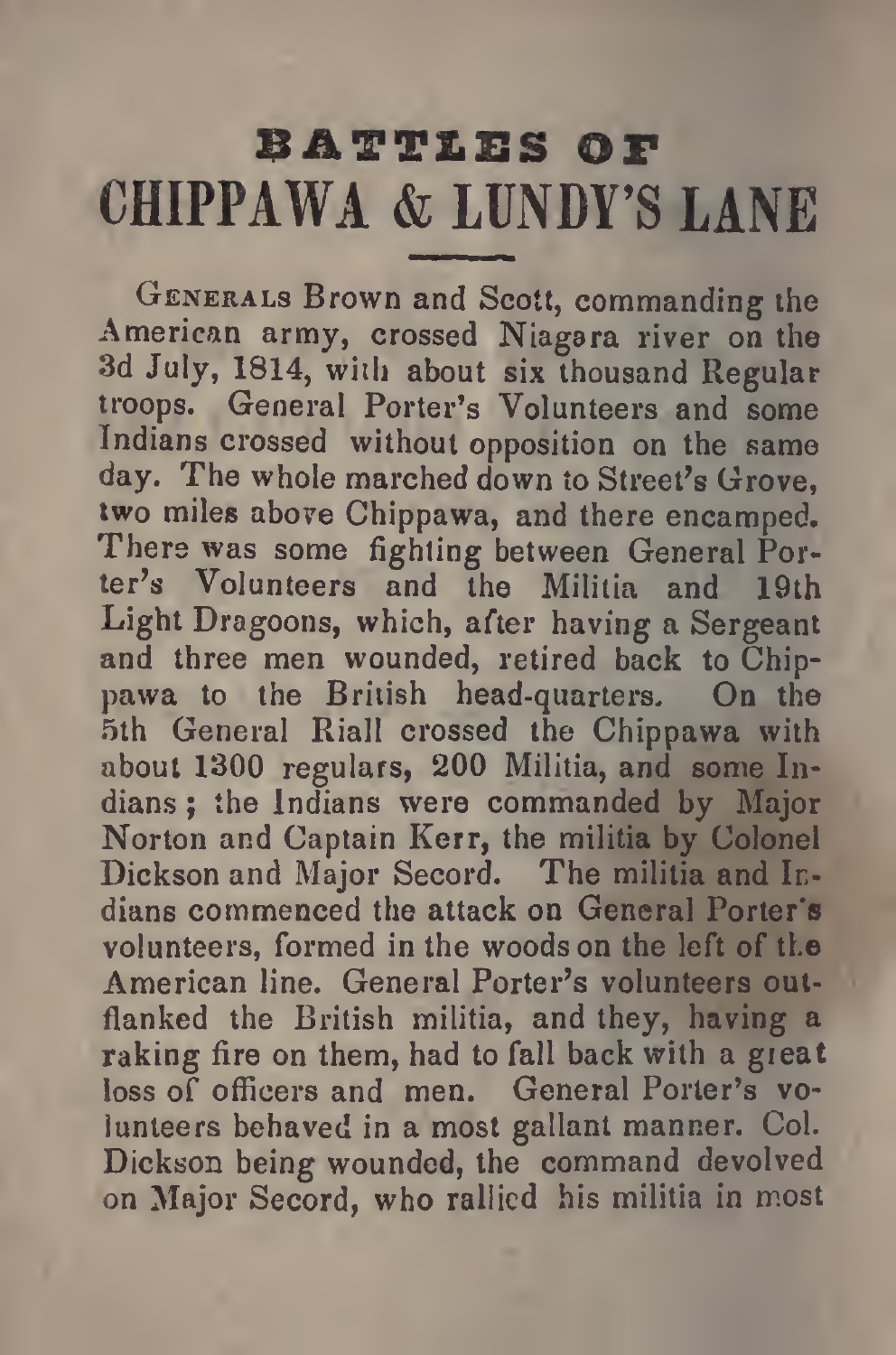gallant style. Colonel Pearson, commanding the right of the British line, ordered two flank companieg of the Royals and 100th regiment to join the militia under the command of the brave Major Secord ; they immediately attacked General Porter's volunteers and drove them back to the American line, notwithstanding they contested the ground in a most gallant manner : the British militia and flank companies fell back and joined the right of their own army. The action now commenced in general in a most determined manner on both sides, and continued for about two hours. The British Artillery annoying the Americans very much, their troops were ordered to charge the artillery, but the 19th Light Dragoons were also ordered to charge for the purpose of covering the artillery, and they did so and drove the Americans back. The limber of one of the<br>British guns—a brass 24 pounder—was shot off. The action became desperate on both sides and the 100th and Royals were ordered to charge ; they did so, but the American army being so many more in number the British had to give way. General Riall came up with the 8th regiment which he had kept in reserve, but finding it impossible to stand his ground he ordered a retreat, and covered it in the most gallant manner, with the assistance of the 19th Light Dragoons. The British retreated to Chippawa, and crossing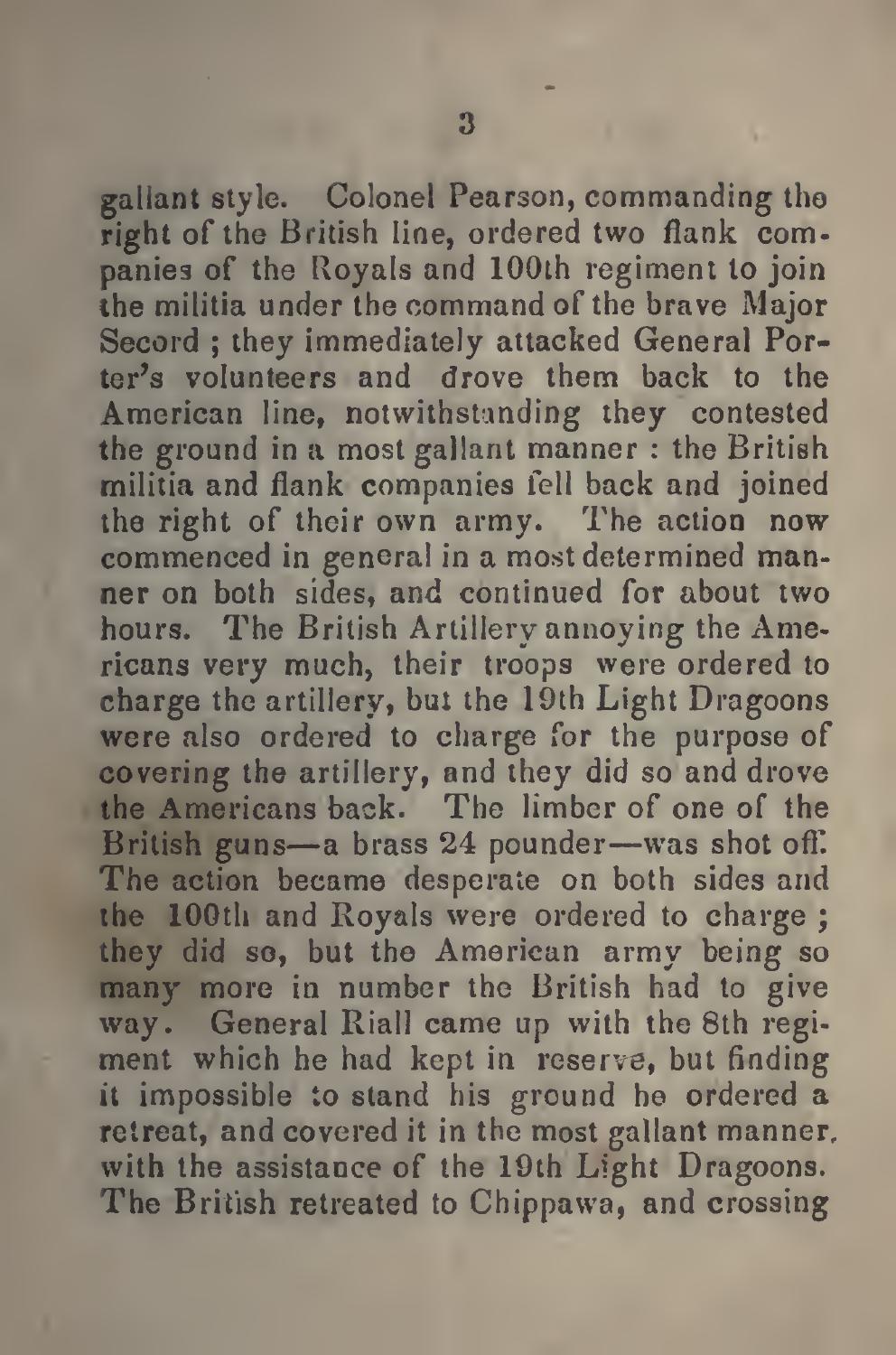the bridge, took up a position behind their batteries. The loss on the British side was very great; the 100th and Royals were almost cut to pieces, and the militia lost 2 Captains, 4 Lieutenanis and 55 privates. Next day Generals Brown and Scott moved their army across the woods up to the mouth of Lyons' Creek, framed a bridge over the Chippawa, and crossed under the fire of the British Artillery. General Riall, finding the Americans were crossing, ordered the stores to be destroyed, and retreated with his army to Fort George. Generals Brown and Scott followed the British as far as Queenston where they en camped, it being opposite Lewistown, U.S., where they could get supplies and reinforcements, and at the same time watch General Riall's movements. General Brown's force being so much stronger than the British, General Riall thought proper to withdraw his army back to the 20 Mile Creek, to wait for a reinforcement with which General Drummond was on the way from Toronto ; he left in each fort what he thought a suf ficient number to defend them. What were the motives of Generals Brown & Scott for not attack ing the Fort, or following General Riall, <sup>1</sup> cannot tell. If the enemy had taken Fort George first, Niagara must have fallen with it ; the American Fort was taken the year before by the British un der Generals Drummond and Riall, on the 19th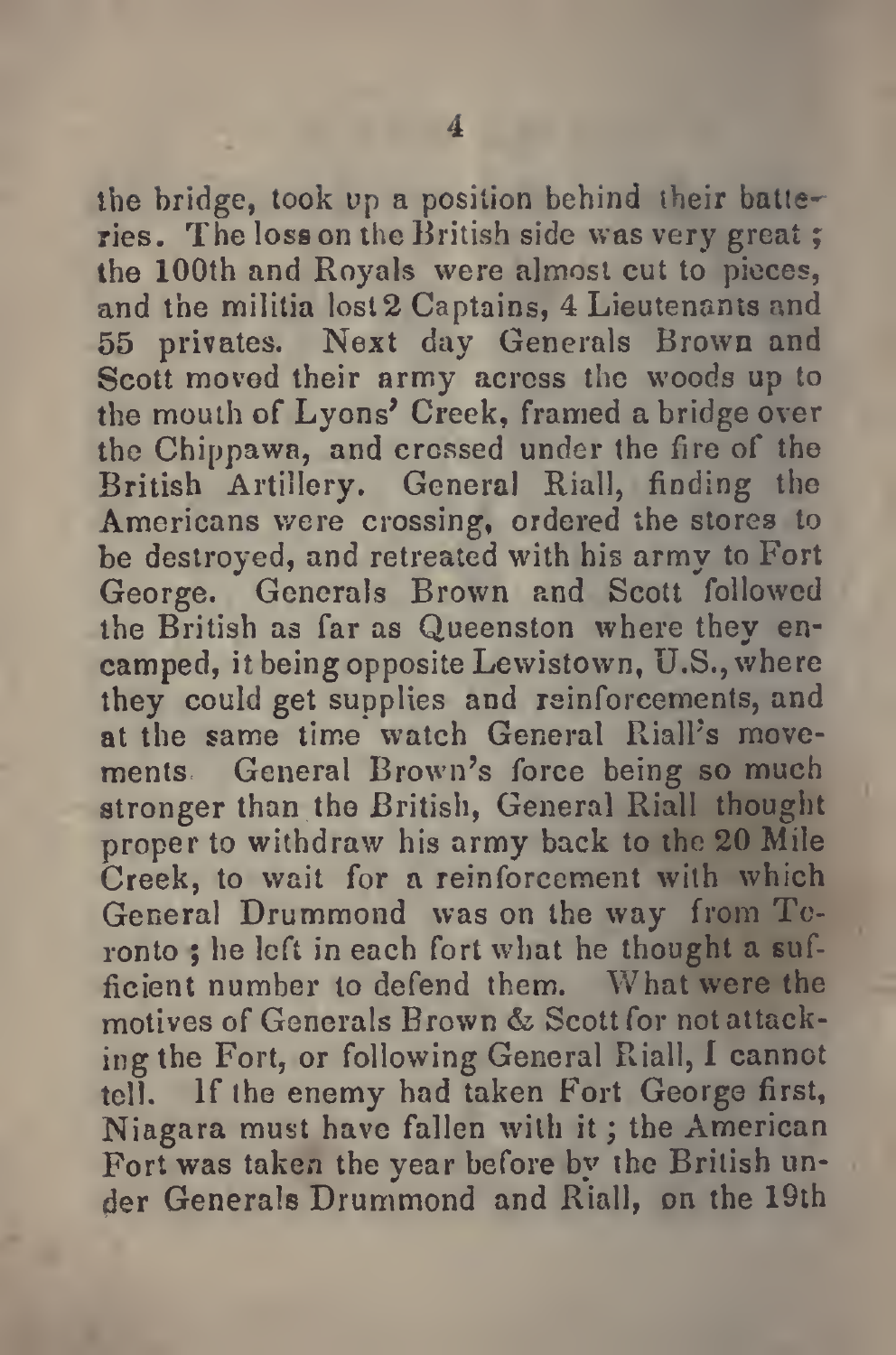December. The American army remained at Queenston until the 24ih Jaly, when they struck their tents and marched up the Portage Road toChippawa, and encamped on their old Battle Ground at Street's Grove. General Rial!, licar ing that the Americans had left Queenston, ordered Captain Merritt of the Provincial Dragoons to find out where the American army was going, and he returned intelligence to General Riall that they were at Chippawa on the old Battle Ground. The General, on hearing this, ordered the Glengarries to march and the rest of the army to follow; the Glengarries arrived at the top of the hill at Lundy's Lane about 10 o'clock on the 25th. Captain Merritt, with the Provincial Dragoons, and some of the 1st and 2nd Lincoln Militia, and 19th Light Dragoons, were also on the spot. Captain Merritt was watching the movements of the Americans, and finding them advancing to Lundy's Lane, informed Captain Eliot, the Quarter Master General, who then ordered the Glengarries and Capt. Merrritt's Dragoons to attack the enemy. The Glengarries were commanded by Colonel Battisbee, a gallant and experienced officer. General Scott, commanding the 1st Brigade of the American army, commenced the attack. General Porter, coming up with his vol unteers, formed them in the woods on the left of the American line, and opened a heavy fire on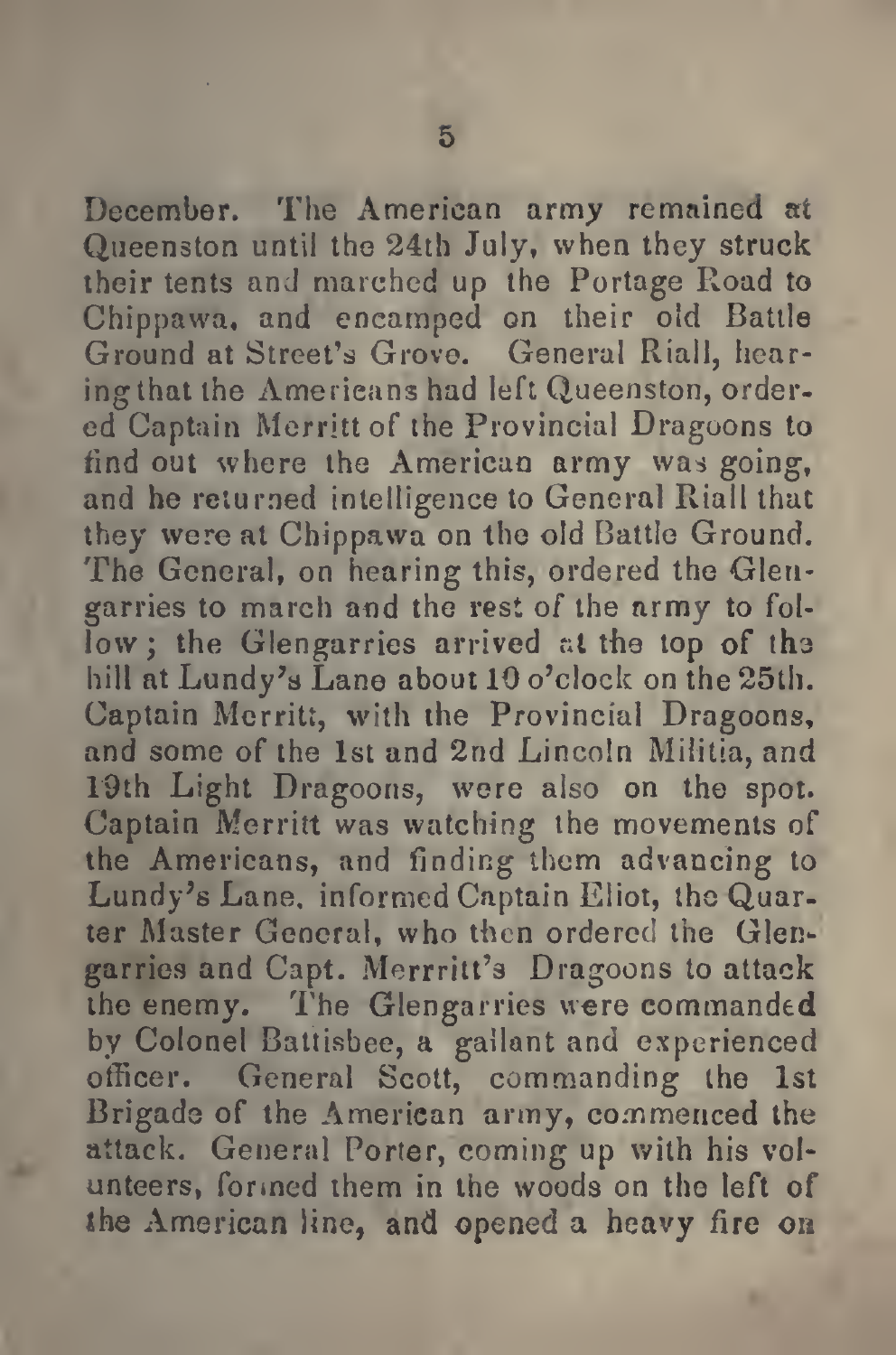the Glengarries. General Riall, coming up with the Incerporated Militia under the command of Colonel Robinson and Major Kerby, attacked the Americans on the right, the Glengarries attack ing them on the left.

General Brown, finding his 1st Brigade giving; way, sent his 2nd Brigade under command of Brigadier General Ripley to support it. The Royal Scots, coming up about the same time, join ed the Glengarries, and the action became des perate. Gen. Drummond, on arriving from Toronto with part of the 104th, 100th, and 89ih re giments, hearing there were some Americans at Lewiston, crossed the river Niagara at Fort George and marched to that place ; but finding no enemy there he re-crossed, and marched his men up the road to Lundy's Lane, coming up about 6 o'clock in the afternoon. About the same time Gen. Brown came up with the whole of the American army. Gen. Drummond formed hi» line on the top of the hill at Lundy's Lane, the Americans forming their line on the portage road below the hill. The action became general. The Glengarries fell back and joined the right of the British line, and the Incorporated Militia the left; the Artillery was in the centre, and made great havoc amongst the enemy. Gen. Scott, finding it impossible to gain the hill without taking the Artillery, asked Col. Miller if he could do it; he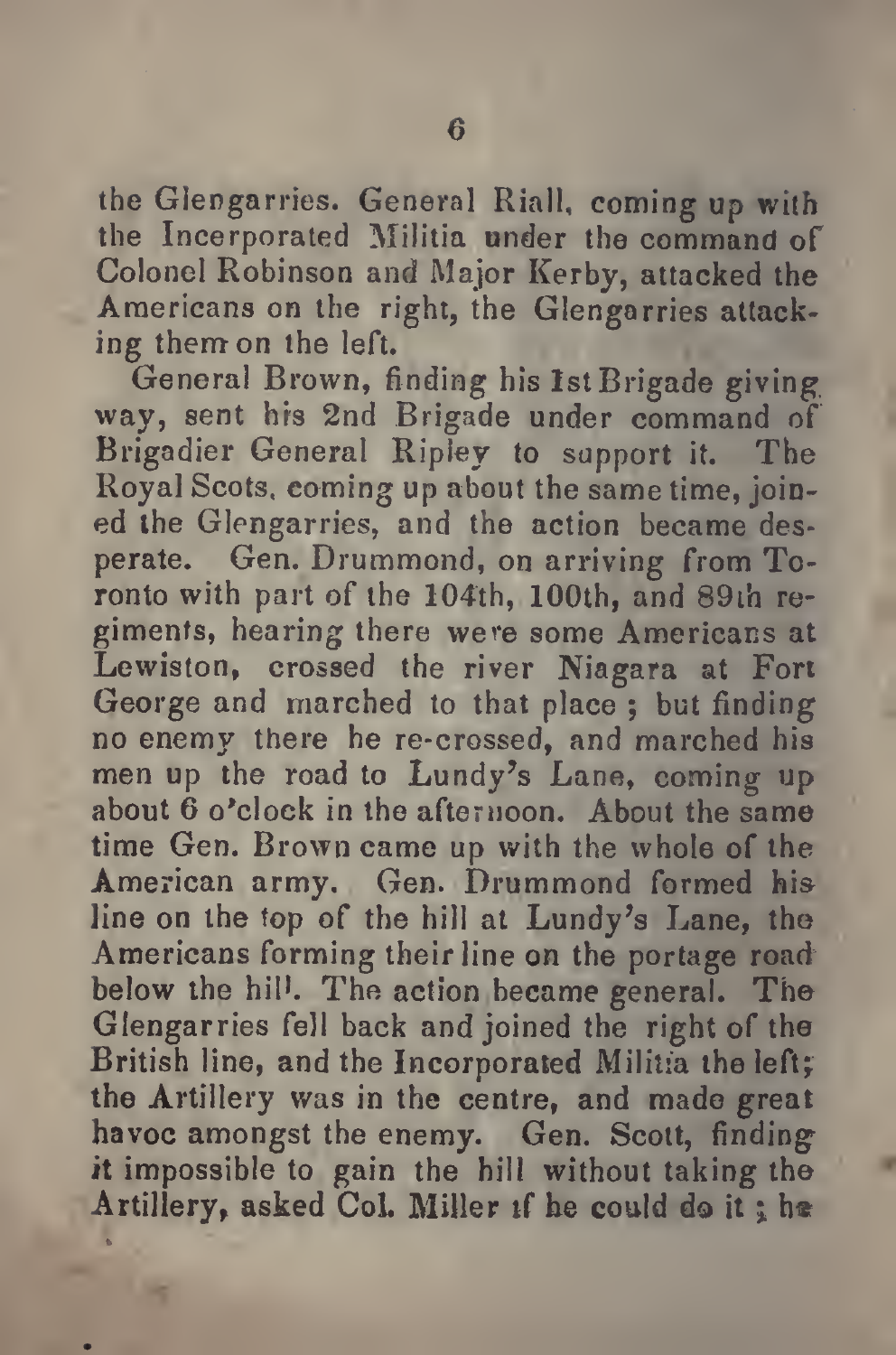replied that he would try, and marching up a ravine after a gallant charge took every piece of artillery the British had. The guns were not protected, and therefore Col. Miller had very lit tle trouble in taking them—he had nothing to contend with but the Artillery. The Americans retained possession of the guns about one hour. The British 89th, formed on the left of the guns, was ordered to retake them ; the men charged, and Col. Miller received them, in the most gallant manner : both regiments behaved admirably, but Col. Miller had to give way and lost the guns, which were hauled out of action and not again used. Both armies being on the top of the hill, and within four hundred yards of each other, a dreadful conflict of about three hours duration ensued ; both sides fought with desperate valour, part of the time at the bayonet's point, and it was long doubtful which would give way. There never was a piece of ground contended for in a more courageous manner than the top of the hill at Lundy's Lane, since the time of the Romans ; Cæsar and Pompey never fought in a more gallant manner. The action lasted from 4 o'clock P. M., until 12 P. M., when the Moon got under a cloud, and it being very dark the firing ceased on both sides. The Americans retired to their head-quarters at Bridgewater ; the British army remained on the ground at the top of the hill un-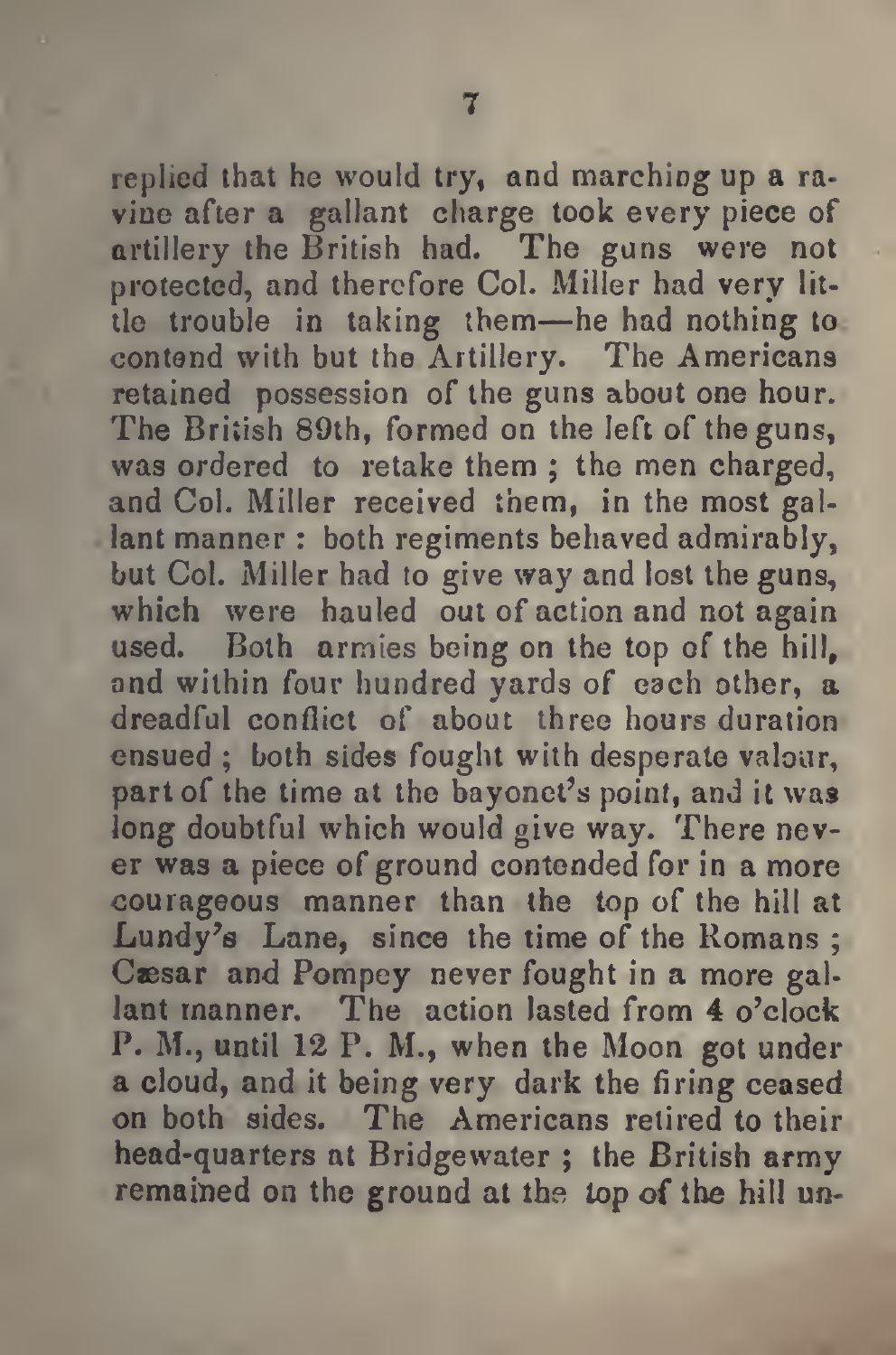till about  $10$  o'clock, next day, when Gen. Drummond retired with his forces to Queenston for refreshment, having had nothing to eat or drink for about 12 hours. He left some men to bury the dead and take care of the wounded, and gave orders to the 19th Light Dragoons to watch the movements of the enemy. The Americans left their head quarters at Bridgewater, burnt the mills, crossed the river at Chippawa and cut the bridge dovvn, then marched to Fort Erie and took possession of the Fort. Gen. Drummond ordered Major Secord of the 2nd Lincoln Militia to build a floating bridge, that ho might get his artillery over. The third day Gen. Drummond crossed over to Chippawa and followed the American army up to Frenchman's Creek, and en camped about a mile from Fort Erie. Generals Drummond and Riall were both wounded in the action, and about the middle of it the latter was taken prisoner. Gen. Drummond was wounded in the neck, but he was on horseback all night, and kept the command until next morning, when the surgeons extracted the ball. Generals Brown and Scott were also both wounded in the action. Gen. Brown kept the command all night, and or dered Gen. Ripley to refresh his troops and attack by daylight in the morning, but on forming the men he found them so much cut to pieces thai he thought it imprudent to attack.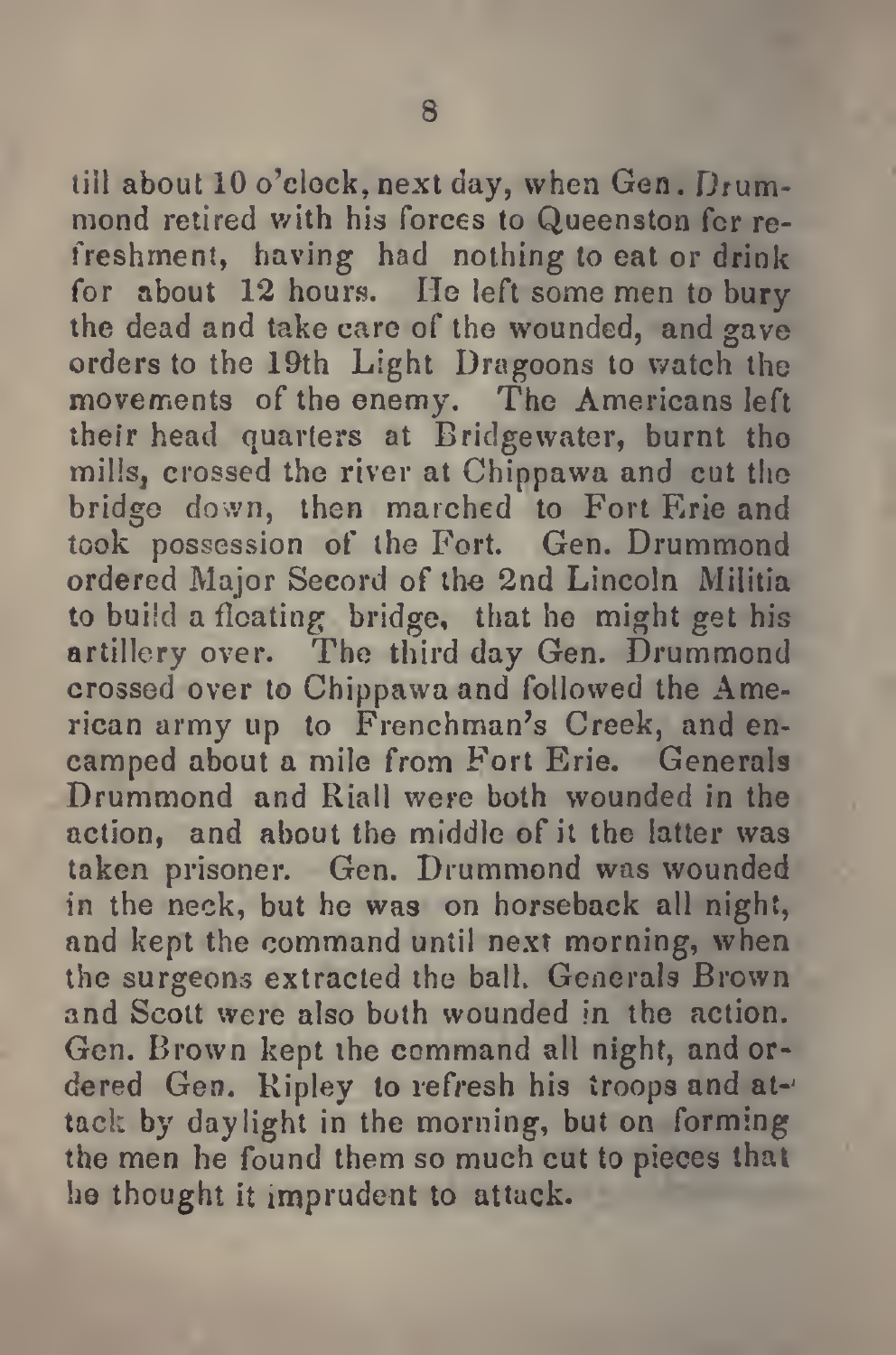#### GENERAL BROWN'S REPORT.

In a letter to the Hon. J. Armstrong, Secretary of War of the United States, dated July 25th, 1814, Major-General Jacob Brown, Commanding the American Forces on the Niagara Frontier, gives a detailed Report of the battle of 'Bridgewater.' The action was fought at Lundy's Lane instead of Bridgewater, but the Americans named it from the latter because their head-quarters were there at the time. Bridgewater is two miles distant from Lundy's Lane.

General Brown gives the number of his killed and wounded in the action at 983. After recom mending the Officers for their services, he expresses himself unable to do justice to the merits of the troops, or to his own sense of them, and adds that under the most able direction they could not have dono better. He thus proceeds :

" From the preceding detail you have now evidence of the distinguished gallantry of Generals Scott, Porter, Colonel Miller and Major Jesup of the 1st Brigade ; the Chief, with his Aid-de-Camp Worth, Major of Brigade, Smith, and every Commander of Battalion, was wounded ; the 2nd Brigade suffered less, but as a Brigade their conductentitled them to the applause of their country ; after the enemy's strong position had been carried by the 2lst and a detachment of tho ITth, 19th, 11th, and 23rd, it assumed a character that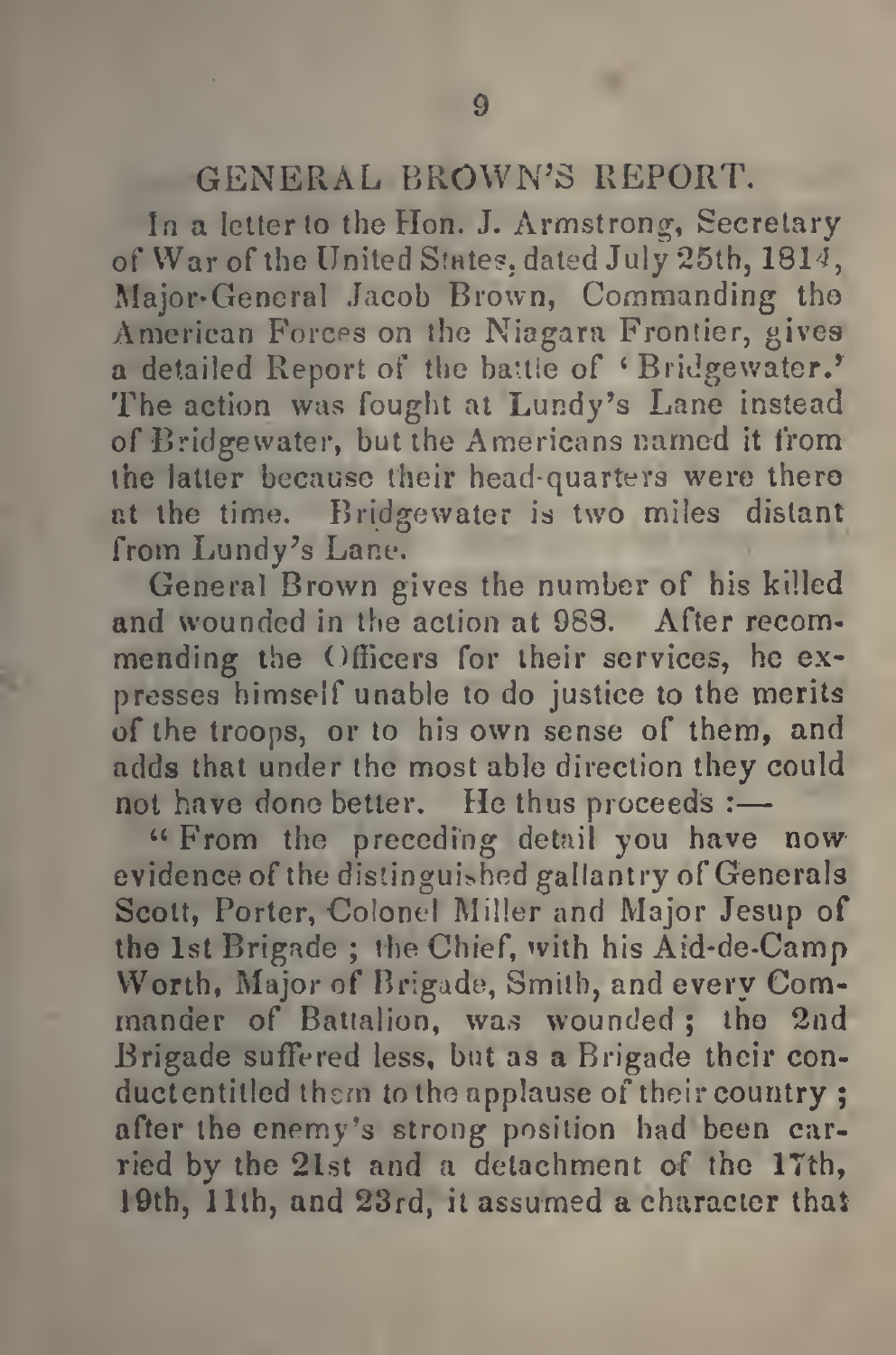could not again be shaken or dismayed. Major McFarland, of the latter, fell nobly at the head of his Battalion. Under the command of General Porter, the militia and volunteers of Pennsylvania and New York stood undismayed amidst the hottest fire, and repulsed the veterans opposed to them. The Canadian volunteers, commanded by Colonel Wilson, are reported by General Porter as having merited and received his approbation. The corps of Artillery, commanded by Major Hindman, behaved with its usual gallantry. Captain Townsend's company attached to the 1st Brigade was the first and last engaged, and during the whole conflict maintained that high character which they had previously won by their skill and valor. Captains Biddle and Ritchie were both wounded early in the action, but re fused to quit the field; the latter declared he never would leave his piece, and true to his en gagement fell by its side, covered with wounds. The Staff of the army had its peculiar merits. Colonel Gardner, Adjutant-General, though ill, was on horseback, and did all in his power ; his assistant, Major Jones, was very active and useful. My gallant Aid-de-Camps, Austin and Spencer, had many and critical duties to perform in the discharge of which the latter fell. I shall ever think of this young man with pride and re gret—regret that his career has been so short,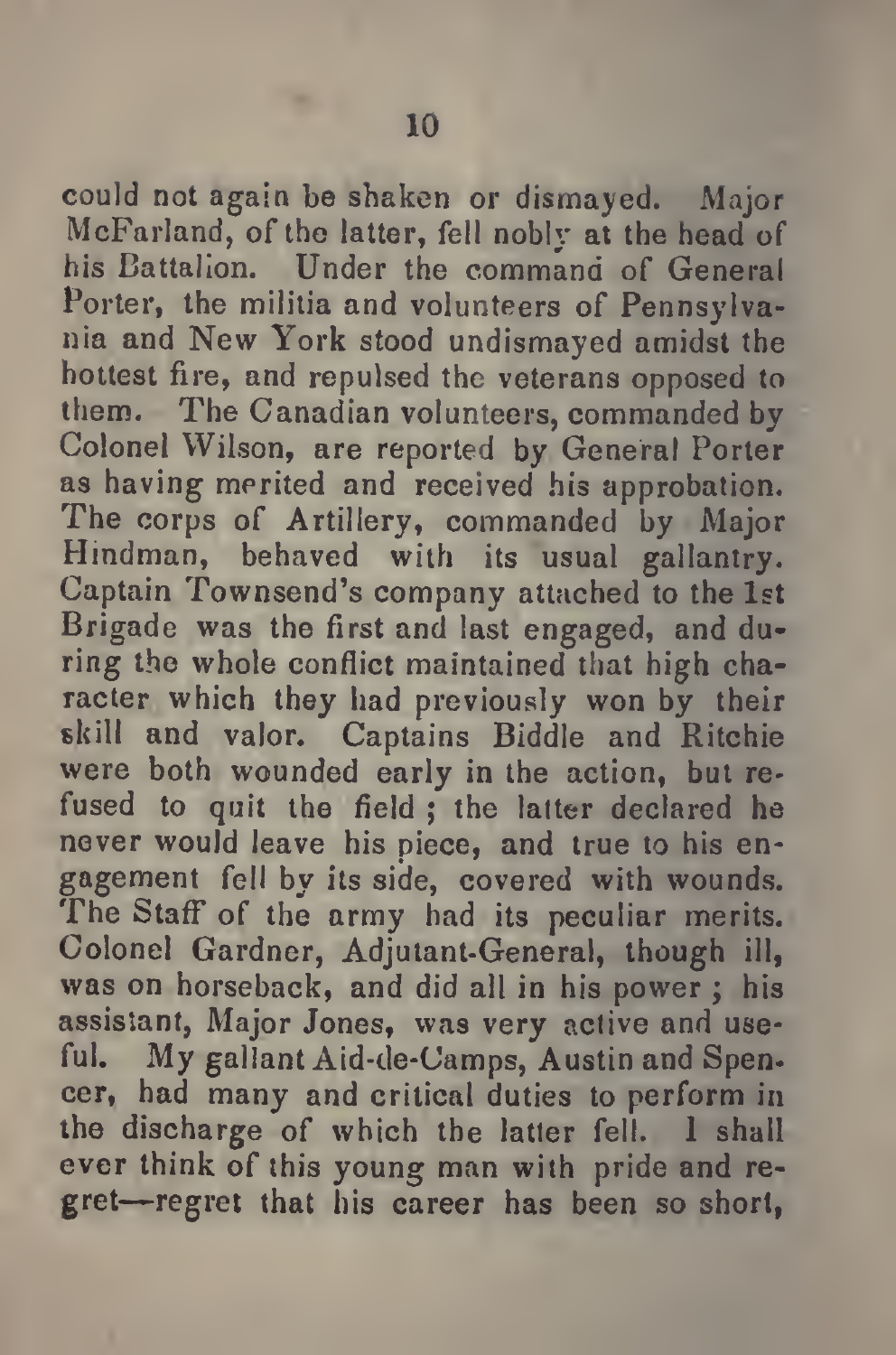pride that it has been honorable and distinguished. The Engineers, Majors McRea and Wood, were greatly distinguished on this day, and their high military talents exerted with great effect ; they were much under my eye and near my person, and to their assistance a great deal is fairly to be ascribed. I must earnestly recommend them as worthy of the highest trust and confidence. The Staff of Generals Ripley and Porter displayed great zeal and attention to duty. Lieutenant E. B. Randolph is entitled to notice; his courage was conspicuous."

#### GENERAL DRUMMOND'S REPORT.

In his despatch to Sir George Prevost, Commander-in-chief of British North America, giving a detailed report of the action at Lundy's Lane, General Drummond gives the number of his killed and wounded at 998, and adds:-

\*\* Lieutenant Morrison, 104th Regiment, Assistant Adjutant-General, was killed towards the close of the action. The active exertions of Captain Eliot, Deputy Assistant Quarter-Master General, of whose gallantry and conduct <sup>I</sup> had occasion on two former instances to remark, were conspicuous. Major Muel and Lieutenant Lo Breton, of the Quarter-Master General's Department, were extremely useful to me ; the latter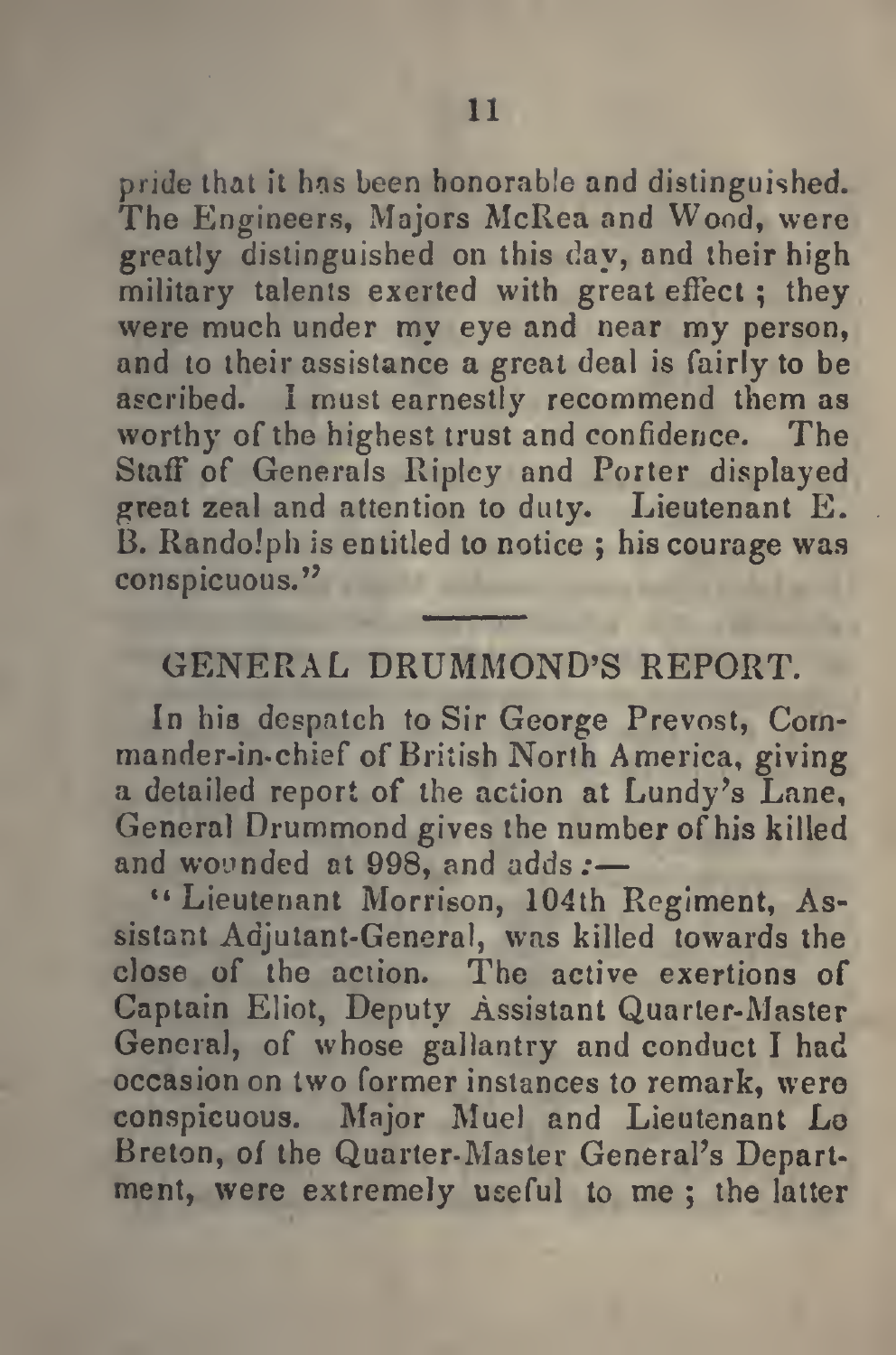was severely wounded. Amongst the officers from whose active exertions I derived the great. est assistance, I cannot omit to mention my Aidde-Camps, Captains Javis and Loring, likewise Holland, Aid de-Camp to Major General Riall. Captain Loring was unfortunately taken prisoner by some of the enemy's dragoons, while in execution of an order. On reviewing the action from its commencement, the first object which presents itself as worthy of notice is the steadi ness and good countenance of the squadron of 19th Light Dragoons, under Major Lisle, and the creditable and excellent defence made by the Incorporated Militia battalion under Lieutenant- Colonel Robinson, who was dangerously wounded. Major Kerby succeeded Co'onel Robinson in the command of the Incorporated Militia Battalion, and continued very gallantly to direct its efforts ; this Battalion had only been organized a few months, and much to the credit of Captain Robinson of the King's Regiment (Provincial Lieut. Colonel) attained a highly respectable degree of discipline. The determined attacks which the enemy made upon our centre for the purpose of gaining at once the crest of our position and our guns, and the steadiness and intrepidity display ed by the troops aliolted for the defence of thia Post, were never surpassed ; they consisted of the second Battalion 89th Regiment, commanded by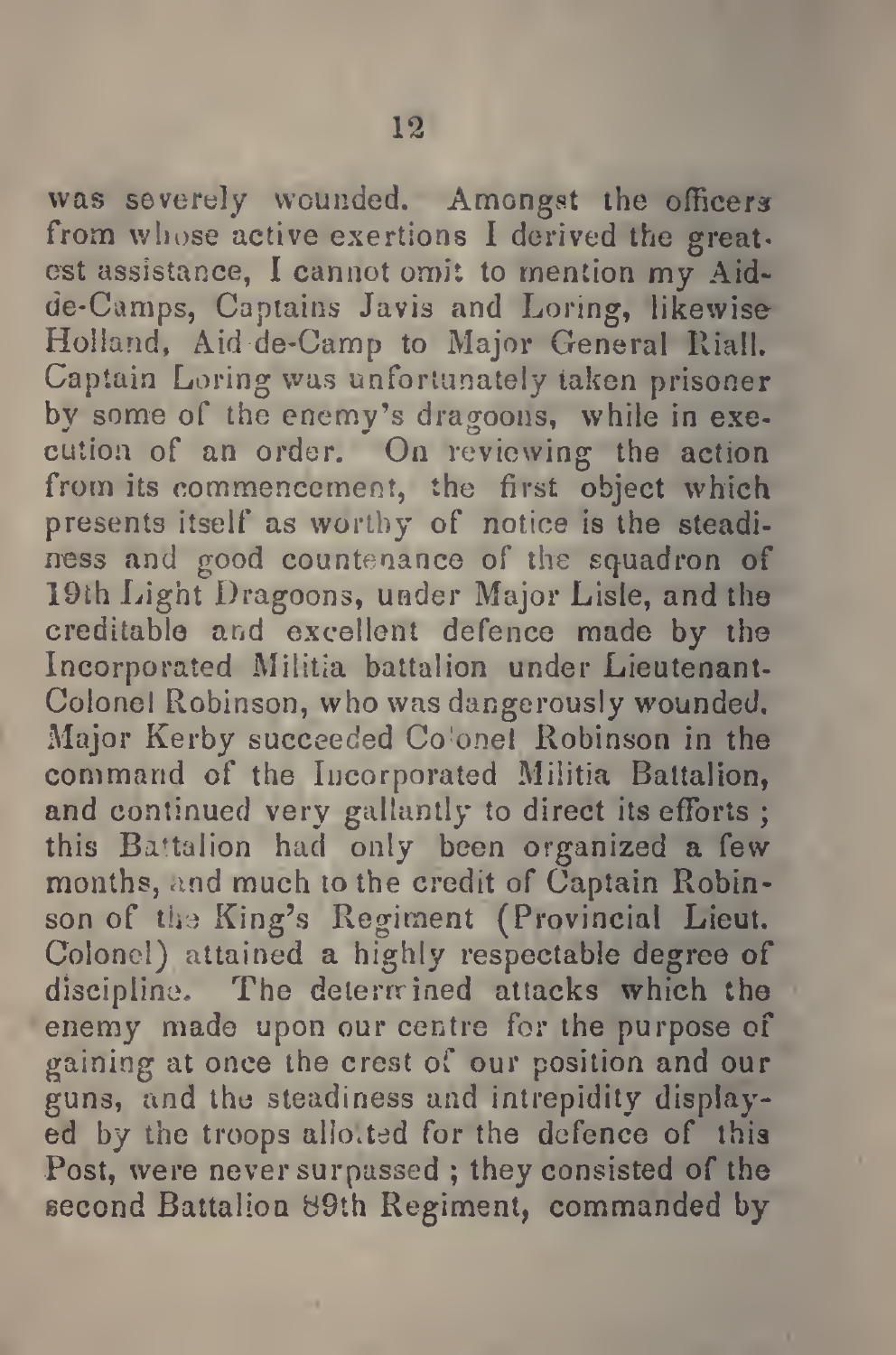Lieutenant-Colonel Morrison, and after the Lieut. Colonel had been obliged to retire from the field by a severe wound, by Major Clifford ; a detachment of ihe Royal Scots under Lieutenant Hemphill, and after he was killed, by Lieutenant Frazer ; detachment of the 8th or King's under Captain Campbell ; Light Company 41st Regiment under Captain Glew ; with some detach ments of Militia under Lieutenant-Col. Harvey. 103rd Regiment. These troops repeatedly, when hard pressed, formed round ihe columns of the 89th Regiment and invariably repulsed the des perate efforts made against them. On the right, the steadiness and good countenance of the 1st Battalionof Royal Scots, under Lieutenant-Colonel Gordon, in some very trying moments excited my admiration. The King's Regiment, 1st Battalion, under Major Evans, behaved with equal, gallantry and firmness, as did the Light Company of Royals. detached under Captain Stewart, the Grenadiers of the 103rd detached under Capt. Browne, and the Flank Companies of the 104th under Captain Leonard. The Glengary Light Infantry under Lieutenant-Colonel Battisbee displayed most valuable qualities as Light troops. Colonel Scott, Major Smelt, and the officers of the 103rd, deserve credit for their exertions in rallying that Regiment after it had been thrown into momentary disordor. Lieutenant-Colonel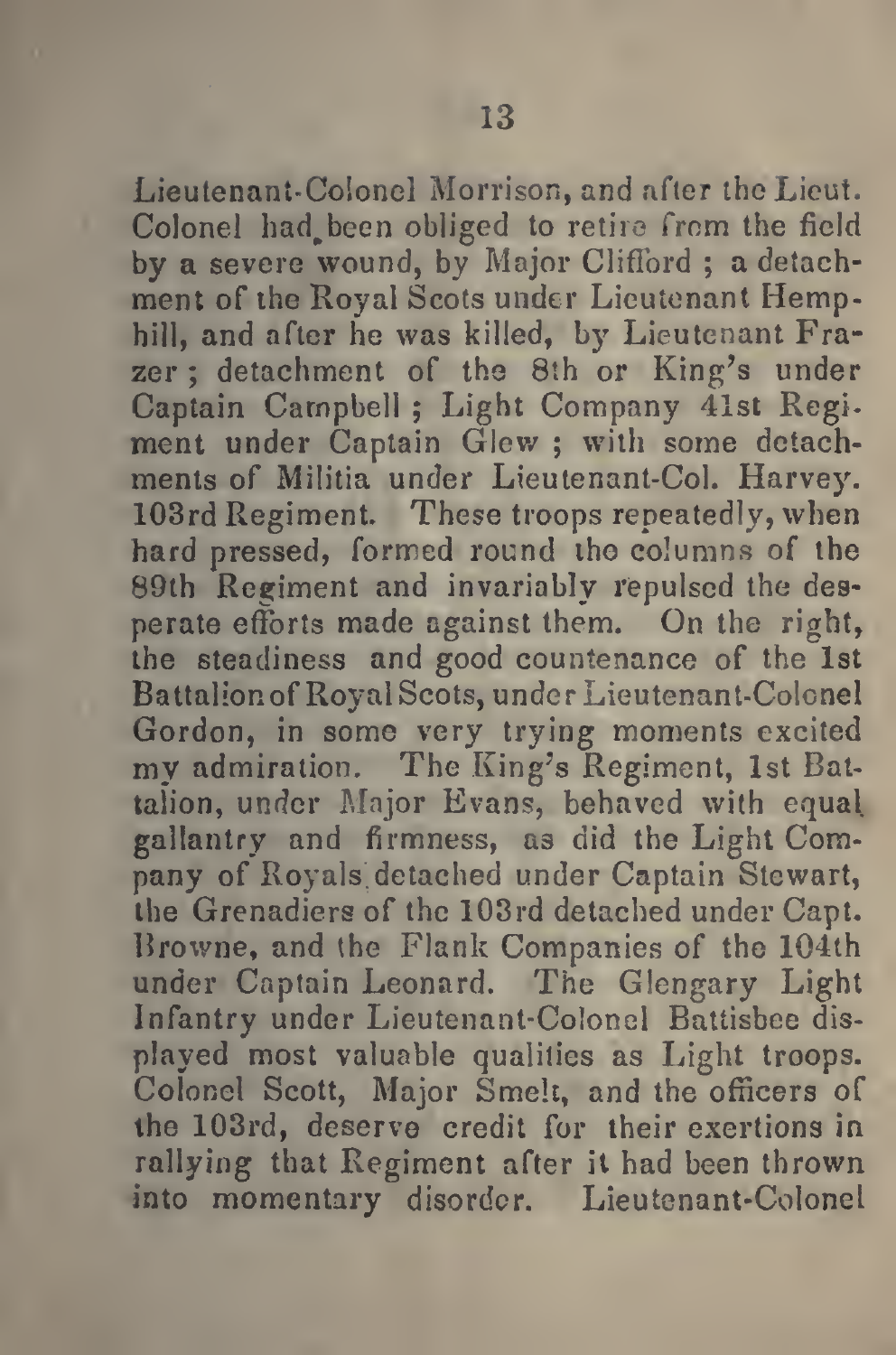Pearson, Inspecting Field officer of Militia, di rected the advance with great intelligence, and Lieutenant Col. Drummond, of the 104th, having gone forward with my permission early in the day made himself actively useful in different parts of the field under my direction. These officers are entitled to my best thanks, as is Lieutenant-Colonel Hamilton, Inspecting Field officer, for his exertions after his arrival with the troops under Colonel Scott. The field Artillery so long as there was light was well served ; the credit of its efficient state is due to Captain Mc-Konackie, who has had charge of it since he arrived with his division. Captain McLaughlin, who had charge of the Battery at Fort Mississa gua, volunteered his services on the field on this occasion ; he was severely wounded. My thanks are due to Lieutenant Charles Anderson, of the Royal Provincial Artillery Drivers, for his ser vices until the guns were taken, and other ser vices he performed during the action. Lieutenant Tomkins deseives much credit for the way in which the two Brass 24-pounders of which he had the charge were served, as does Sergeant Austin of the Rocket Company, who directed Congreve Rockets which did much execution. The zeal, loyalty and bravery with which the Militia of this part of the Province have come forward to co-operate with His Majesty's troops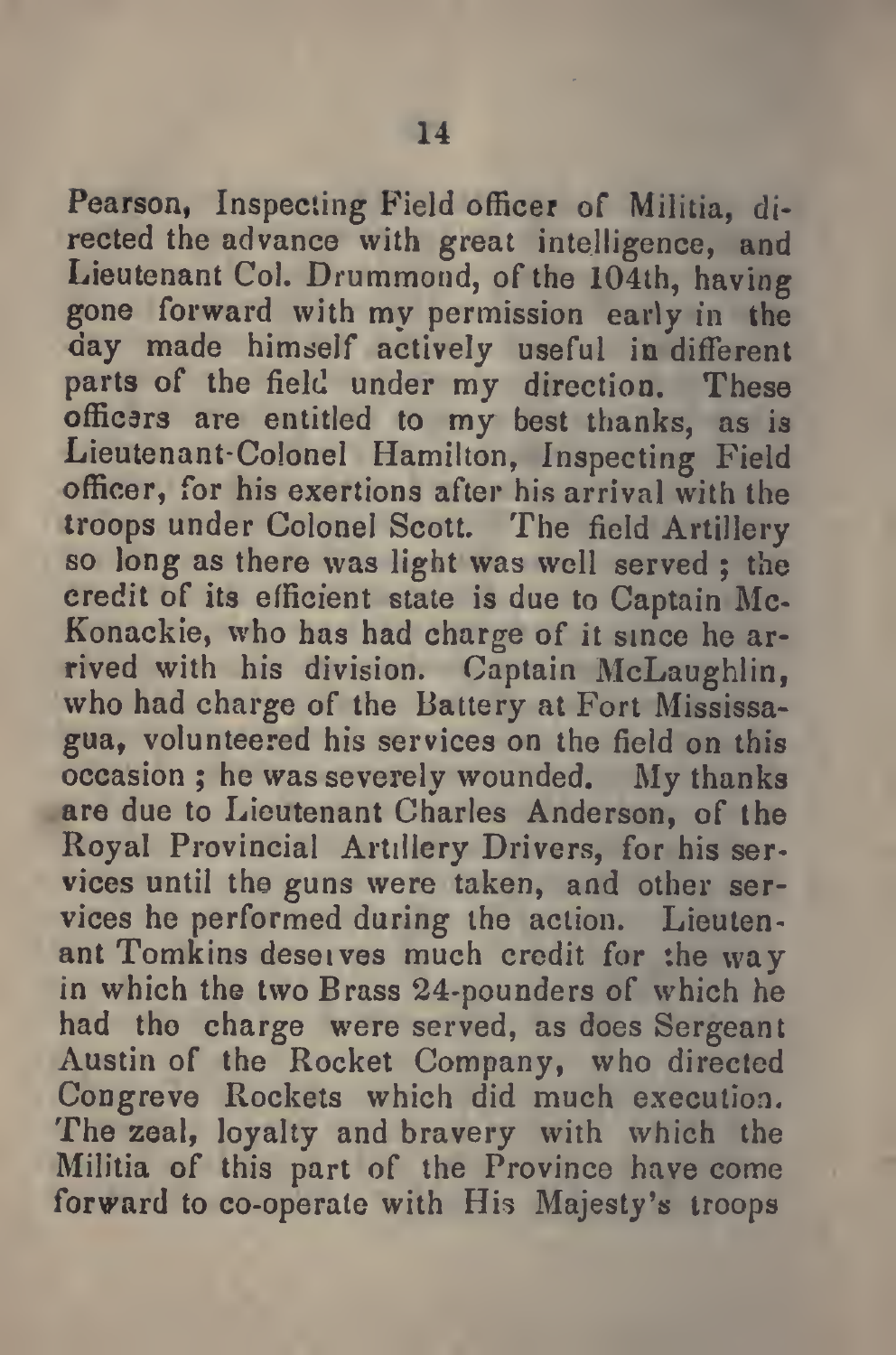in the expulsion of the enemy, and their conspi cuous gallantry in this and in the action of the 5th instant, claim my warmest thanks. <sup>I</sup> cannot conclude this Despatch without recommending in the strongest terms the following officers, whose conduct during the late operations has called for marked approbation, and <sup>I</sup> am induced to hope that Your Excellency will be pleased to submit their names for promotion to the most favorable consideration of His Royal Highness, the Prince Regent, viz :- Captain Jarvis, my Aid-de Camp, Capi. 8th or King's Regiment, Provincial Lieutenant-Colonel, commanding Incorporated Militia ; Captain Eliot, Deputy Assistant Quarter-Master General ; Captain Holland, Aid-de-Camp to Major General Riall ; and Captain Glew, 51st Regiment. This Despatch will be delivered to you by Captain Jarvis, my Aid-de-Camp, who is fuliy competent to give your Excellency every further information you may require.

<sup>I</sup> have the honor to be, &c. (Signed) G. DRUMMOND, Lieutenant General Commanding."

"Endeavouring to do justice to the merits of the officers and soldiers by whose valor and discipline this important success has been obtained, I have in the above omitted to state that I was very early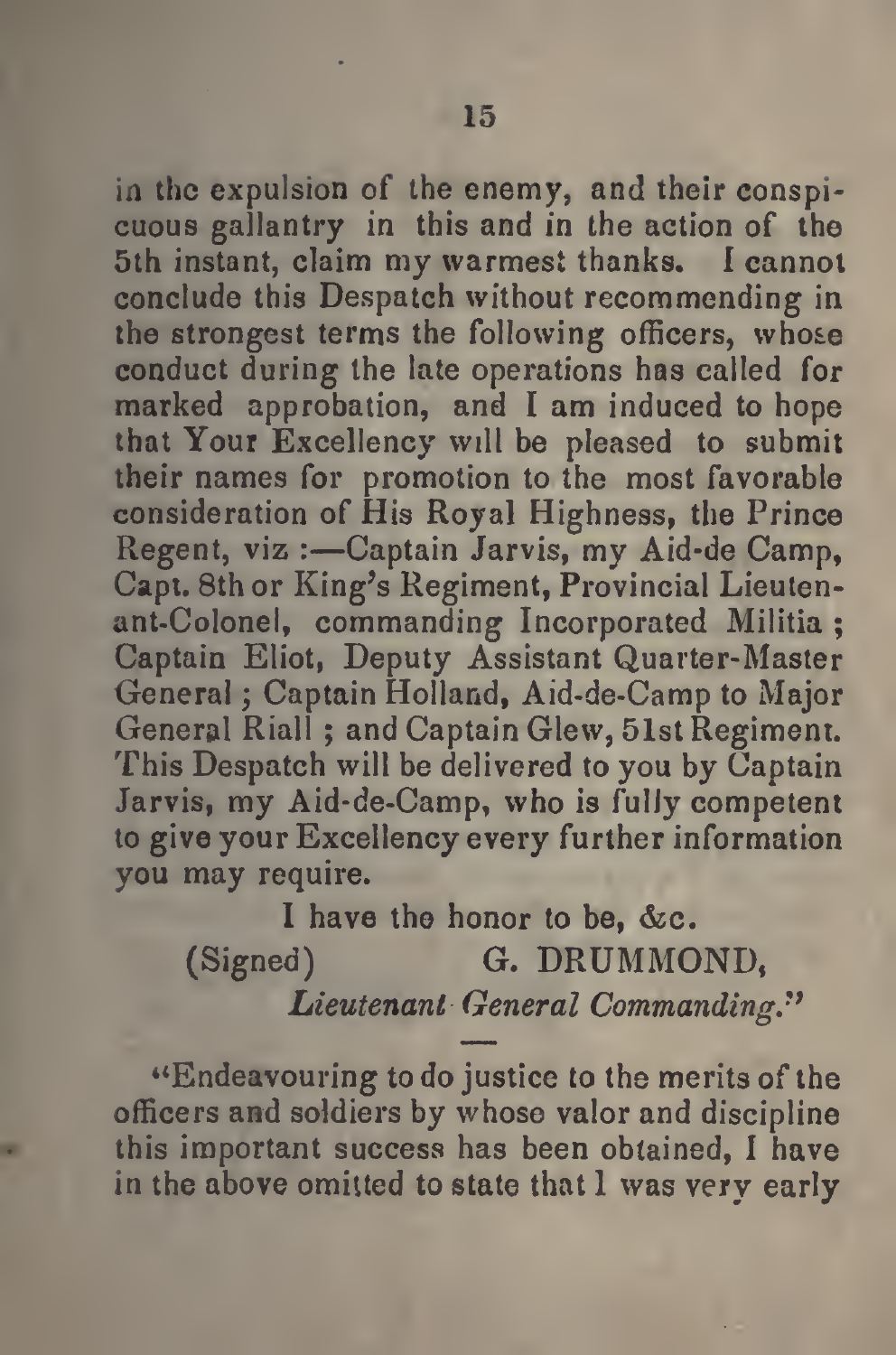in the action deprived of the services of Major General Rial!, who <sup>I</sup> regret to learn, has suffered amputation of his arm in the enemy's possession ; his bravery, zeal and activity have always been<br>conspicuous. To Lieutenant Colonel Harvey, To Lieutenant-Colonel Harvey, Deputy Adjutant General, <sup>I</sup> am sodeeply indebt ed for his valuable assistance as well as his able and energetic exertions during this severe contest, that <sup>I</sup> feel myself called upon to point Your Excellency's attention to the distinguished merits of this highly-deserving officer, whose services have been particularly conspicuous in every affair that has taken place since his arrival in this Province. The zeal and intelligence displayed by Major GIegg» Assistant Adjutant General, deserve my warmest approbation."

<sup>I</sup> CERTIFY, to the best of my recollection, the foregoing to be an impartial statement of the Battles of CHIPPAWA and LUNDY's LANE, during the late war with the United States; and was one<br>who witnessed the same.

JAMES CUMMINGS, J. P.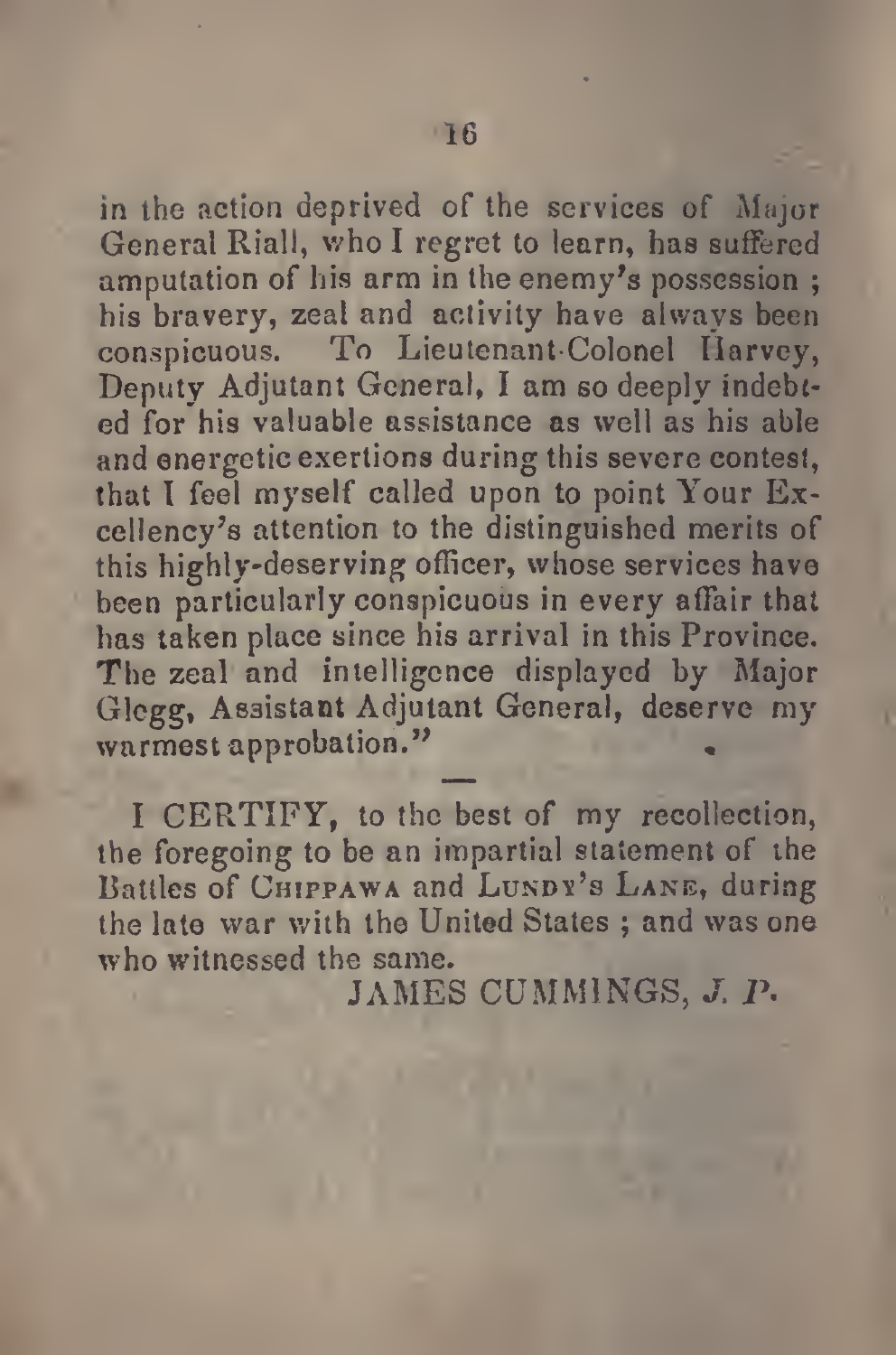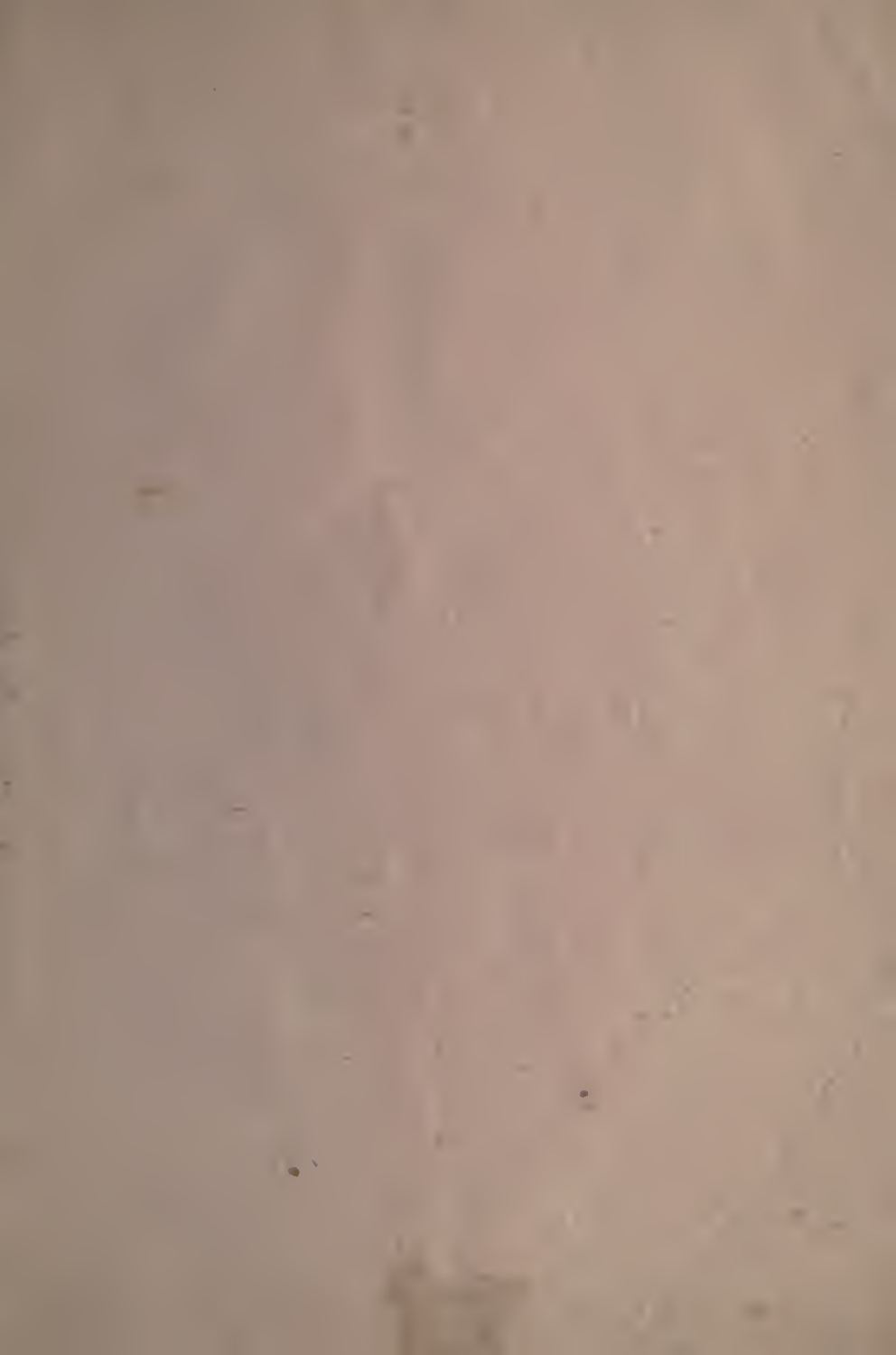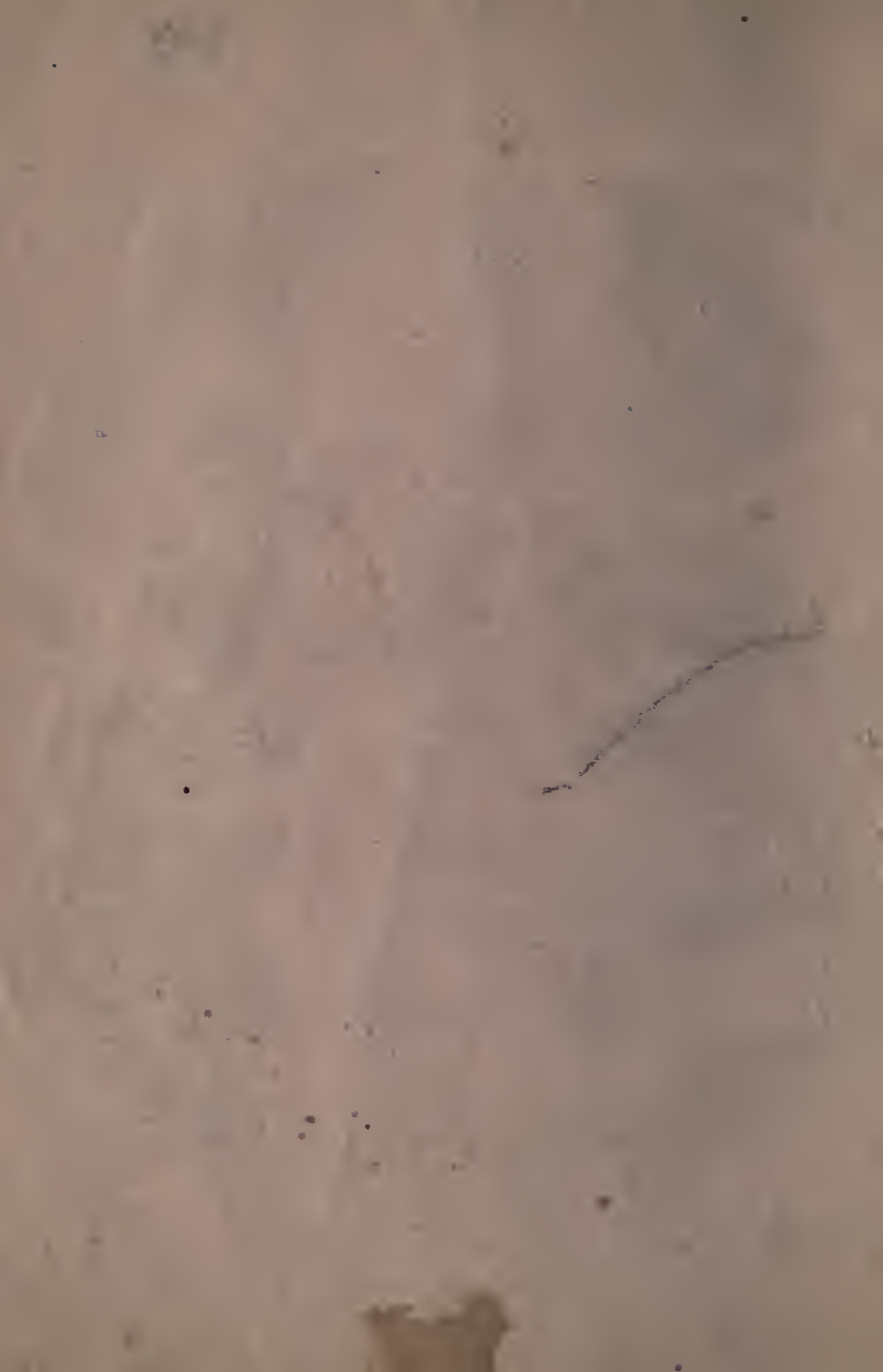### FOR USE IN SPECIAL COLLECTIONS ONLY

×

Spel FC 446 CS A587

1840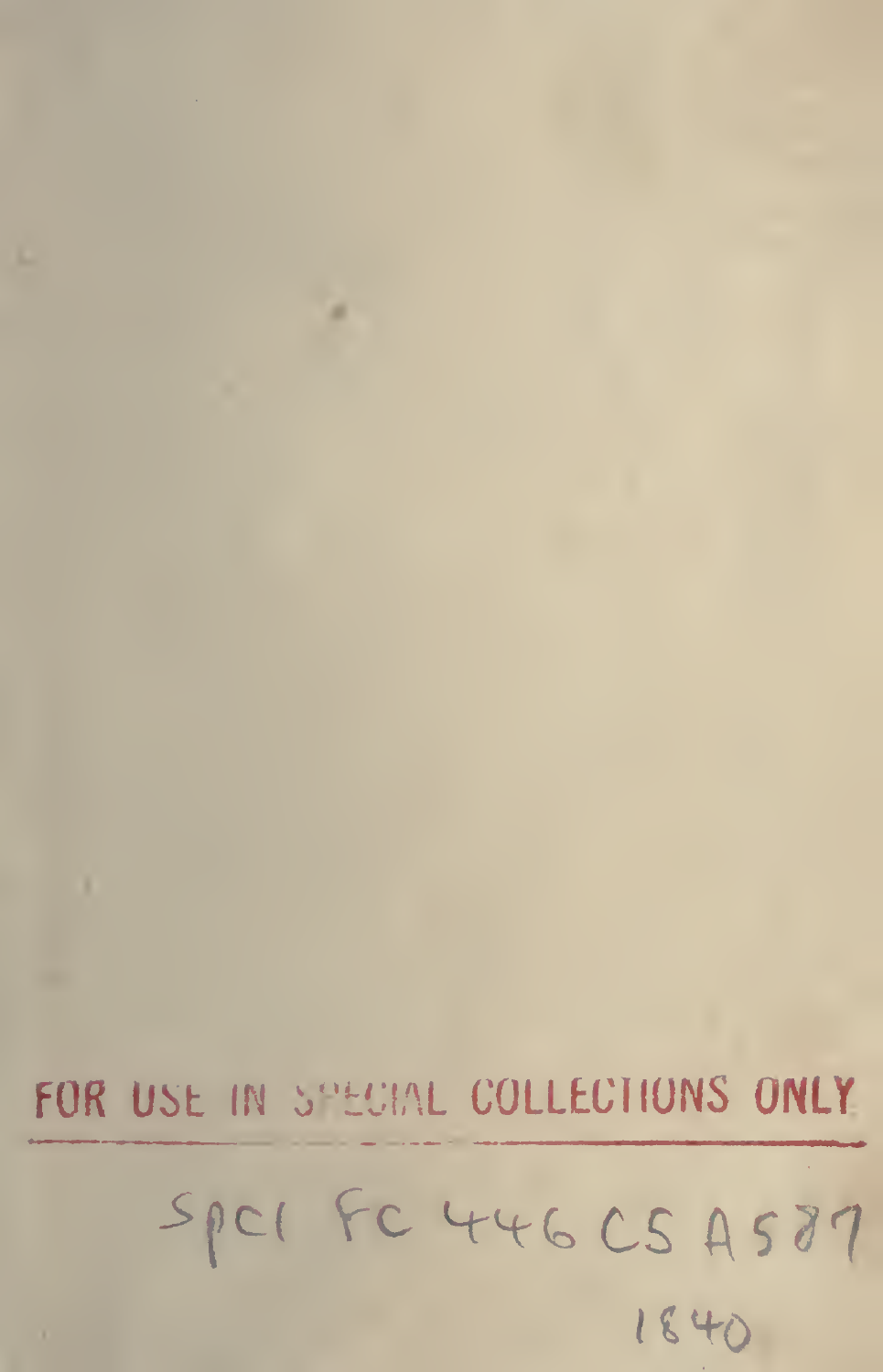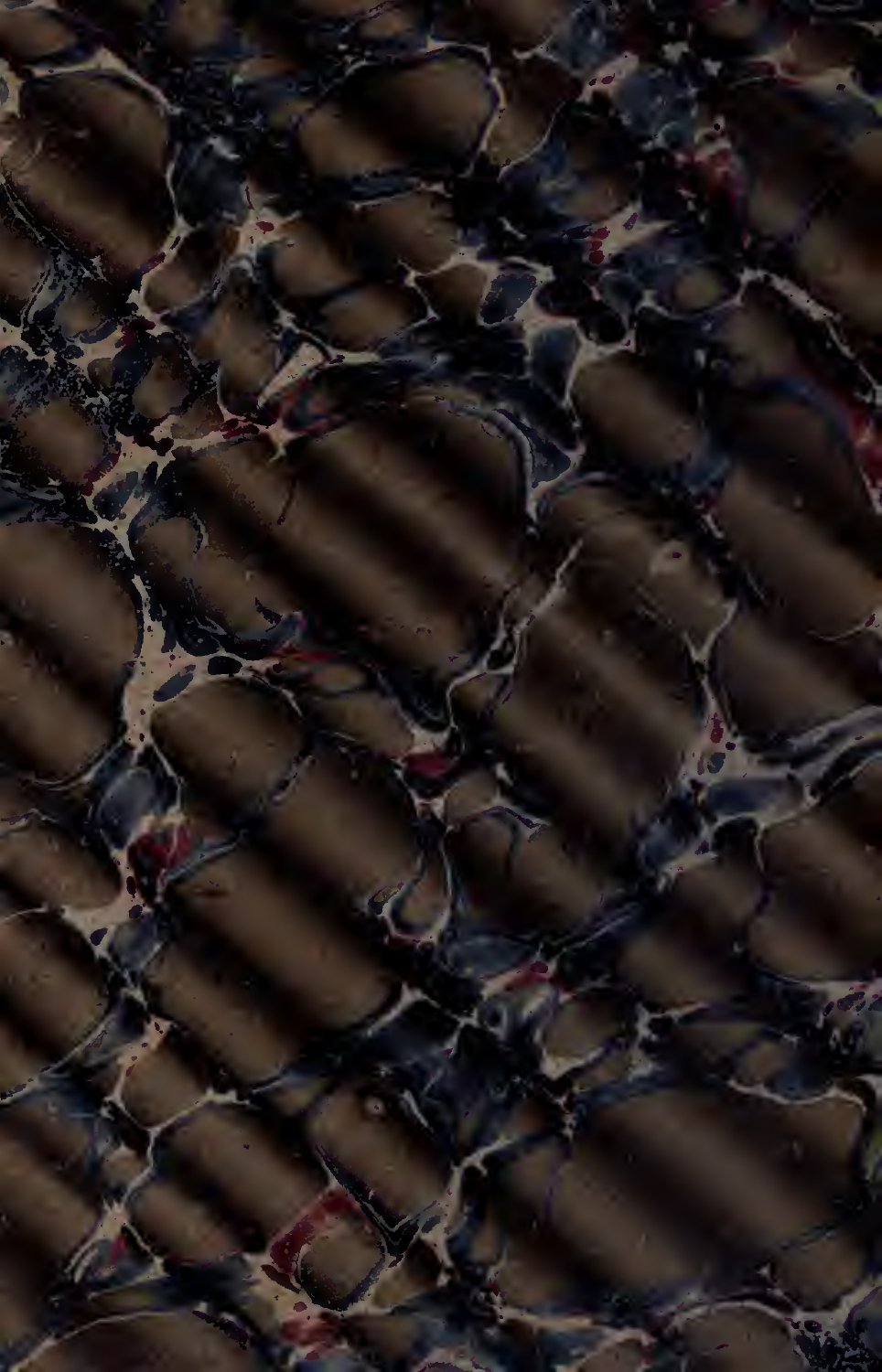